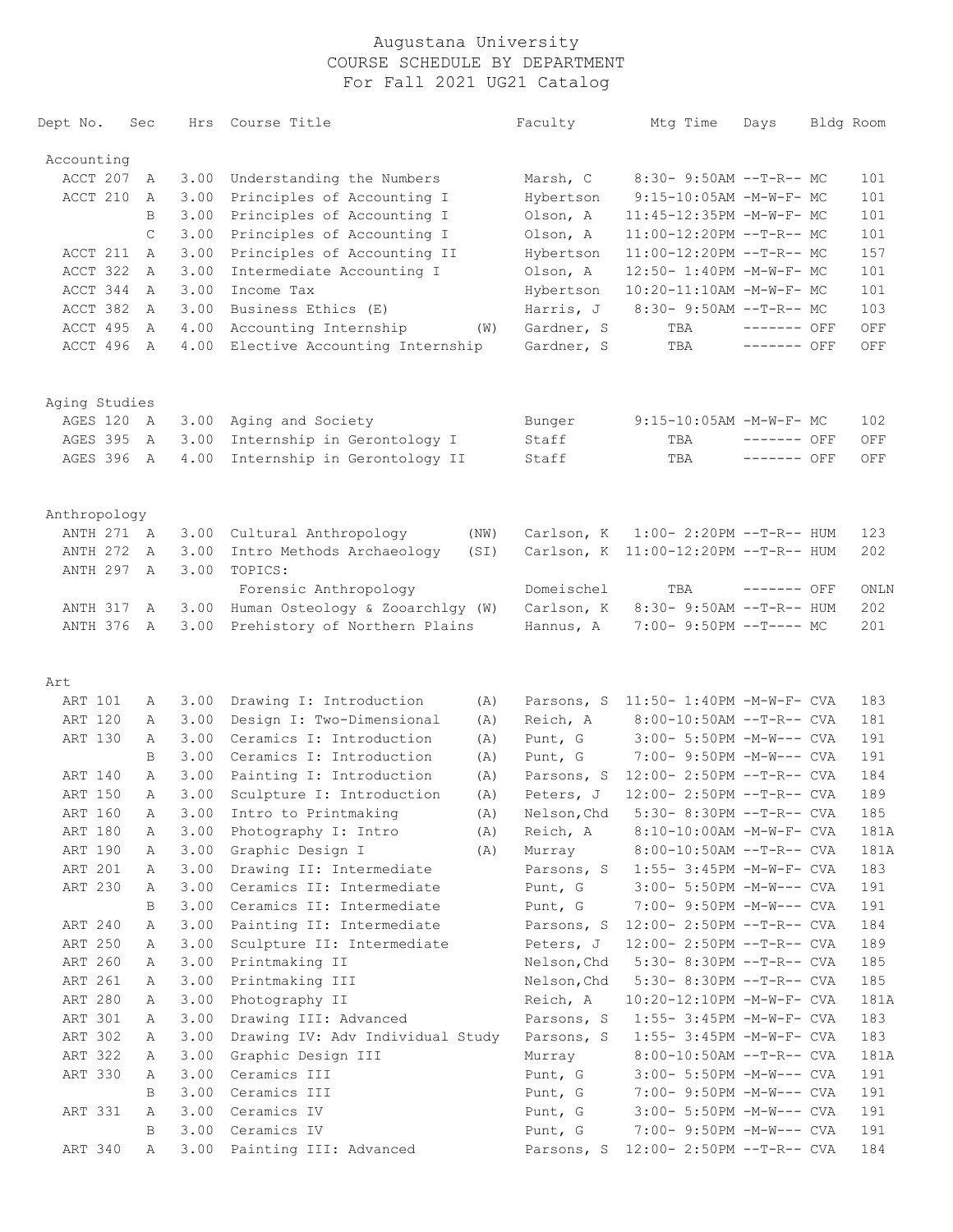| Dept No.               | Sec | Hrs           | Course Title                                     | Faculty               | Mtg Time                  | Days        | Bldg Room |
|------------------------|-----|---------------|--------------------------------------------------|-----------------------|---------------------------|-------------|-----------|
| ART 341                | А   | 3.00          | Painting IV: Adv Individ Study                   | Parsons, S            | 12:00- 2:50PM --T-R-- CVA |             | 184       |
| ART 350                | Α   | 3.00          | Sculpture III: Advanced                          | Peters, J             | 12:00- 2:50PM --T-R-- CVA |             | 189       |
| ART 351                | Α   | 3.00          | Sculpture IV: Adv Individ Study                  | Peters, J             | 12:00- 2:50PM --T-R-- CVA |             | 189       |
| ART 352                | Α   | 3.00          | Sculpture V                                      | Peters, J             | 12:00- 2:50PM --T-R-- CVA |             | 189       |
| ART 360                | Α   | 3.00          | Printmaking IV                                   | Nelson, Chd           | 5:30- 8:30PM --T-R-- CVA  |             | 185       |
| ART 361                | Α   | 3.00          | Printmaking V                                    | Nelson, Chd           | 5:30- 8:30PM --T-R-- CVA  |             | 185       |
| ART 380                | Α   | 3.00          | Photography III                                  | Reich, A              | 10:20-12:10PM -M-W-F- CVA |             | 181A      |
| ART 381                | Α   | 3.00          | Photography IV                                   | Reich, A              | 10:20-12:10PM -M-W-F- CVA |             | 181A      |
| ART 382                | Α   | 3.00          | Photography V                                    | Reich, A              | 10:20-12:10PM -M-W-F- CVA |             | 181A      |
| ART 383                | Α   | 3.00          | Photobook                                        | Reich, A              | 10:20-12:10PM -M-W-F- CVA |             | 181A      |
| ART 395                | Α   | 4.00          | Internship                                       | Reich, A              | TBA                       | ------- OFF | OFF       |
| ART 399                | Α   | 4.00          | Independent Study                                | Reich, A              | TBA                       | ------- OFF | OFF       |
| ART 450                | Α   | 3.00          | Sculpture VI                                     | Peters, J             | 12:00- 2:50PM --T-R-- CVA |             | 189       |
| ART 490                | Α   | 1.00          | Senior Seminar                                   | Peters, J             | 7:00- 8:00PM ----R-- HUM  |             | 123       |
| ART 491                | Α   | 2.00          | BFA Senior Sem: Art Professions                  | Peters, J             | 7:00- 9:00PM ----R-- HUM  |             | 123       |
| ART 499                | Α   | 4.00          | Independent Study                                | Murray                | TBA                       | ------- OFF | OFF       |
| American Sign Language |     |               |                                                  |                       |                           |             |           |
| <b>ASL 101</b>         | Α   | 3.00          | Foundations in Amer Deaf Culture                 | Miller, T             | $1:00-2:20PM -T-R--MC$    |             | 257       |
| <b>ASL 110</b>         | Α   | 3.00          | American Sign Language I<br>(L1)                 | Steen, C              | 11:45-12:35PM -M-W-F- MC  |             | 202       |
|                        | B   | 3.00          | American Sign Language I<br>(L1)                 | Steen, C              | 12:50- 1:40PM -M-W-F- MC  |             | 202       |
|                        | C   | 3.00          | American Sign Language I<br>(L1)                 | Miller, T             | 11:00-12:20PM --T-R-- MC  |             | 202       |
|                        | D   | 3.00          | American Sign Language I<br>(L1)                 | Bergeron              | $1:00-2:20PM -T-R--MC$    |             | 202       |
| <b>ASL 210</b>         | Α   | 3.00          | American Sign Language III                       | Cain, A               | 12:50- 1:40PM -M-W-F- MC  |             | 264       |
|                        | B.  | 3.00          | American Sign Language III                       | Cain, A               | 1:55- 2:45PM -M-W-F- MC   |             | 264       |
| <b>ASL 310</b>         | Α   | 3.00          | American Sign Language V                         | Cain, A               | 10:20-11:30AM -M-W--- MC  |             | 202       |
| Augie Access           |     |               |                                                  |                       |                           |             |           |
| AUAC 035 A             |     | 3.00          | Transition to Independent Living                 | Davis, C              | 10:20-11:10AM -M-W-F- MC  |             | 220       |
| AUAC 065               | A   | 3.00          | Employment Seminar I                             | Lamb                  | 8:30- 9:50AM --T-R-- MC   |             | 220       |
| AUAC 070 A             |     | 3.00          | Skills for Social Settings                       | Lamb                  | $1:00-2:20PM -T-R--MC$    |             | 220       |
| AVID                   |     |               |                                                  |                       |                           |             |           |
| AVID 101               | A   | 3.00          | Sibelius Fundamentals I                          | Li, S                 | 9:15-10:05AM -M-W-F- HUM  |             | 146       |
| AVID 210               | A   |               | 3.00 Pro Tools Fundamentals I                    | Jibben, S             | 11:00-12:20PM --T-R-- HUM |             | 146       |
| AVID 220 A             |     |               | 3.00 Media Composer Fundamentals I               | Hegg, J               | 10:20-11:10AM -M-W-F- HUM |             | 146       |
| Biology                |     |               |                                                  |                       |                           |             |           |
| BIOL 110 A             |     |               | 4.00 Biology & Human Concerns<br>(NS)            | Mallowa               | 1:55- 2:45PM -M-W-F- FSC  |             | 113B      |
|                        |     |               |                                                  | Beraldi               |                           |             |           |
|                        |     |               |                                                  | Mallowa               | 8:30-10:20AM ----R-- FSC  |             | 212       |
|                        |     | Lecture & Lab |                                                  |                       |                           |             |           |
|                        | B   |               | 4.00 Biology & Human Concerns<br>(NS)            | Mallowa<br>Beraldi    | 1:55- 2:45PM -M-W-F- FSC  |             | 113B      |
|                        |     |               |                                                  | Mallowa               | 11:00-12:50PM ----R-- FSC |             | 212       |
|                        | C   |               | 4.00 Biology & Human Concerns<br>(NS)            | Mallowa<br>Beraldi    | 1:55- 2:45PM -M-W-F- FSC  |             | 113B      |
|                        |     |               |                                                  | Mallowa               | 2:00- 3:50PM ----R-- FSC  |             | 212       |
|                        |     |               | BIOL 120 A1 4.00 Biological Principles I<br>(NS) | Lewis, A<br>Natukunda | 9:15-10:05AM -M-W-F- FSC  |             | 113A      |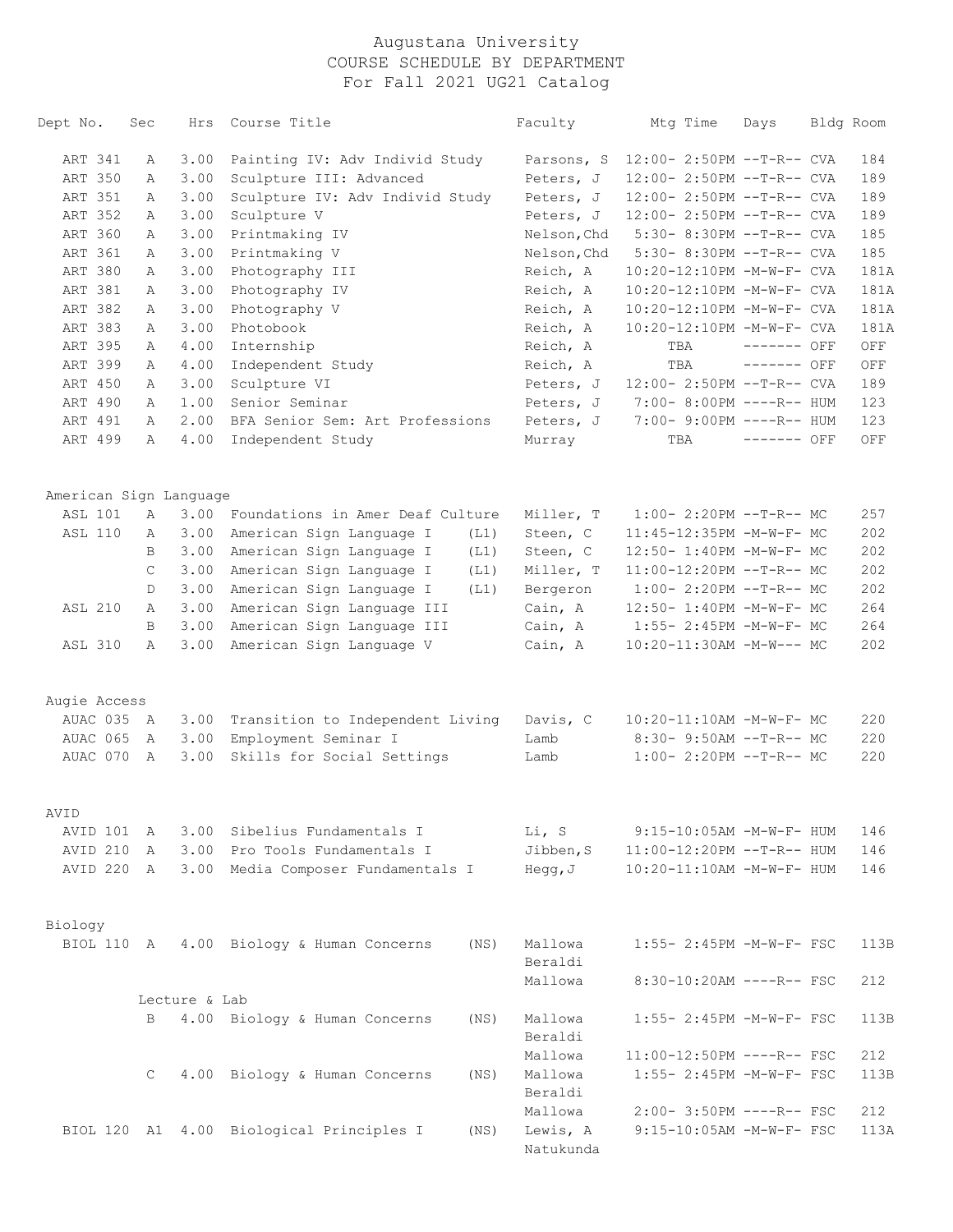| Dept No.    | Sec          |                |      | Hrs Course Title                 |      | Faculty                 | Mtg Time                             | Days | Bldg Room  |
|-------------|--------------|----------------|------|----------------------------------|------|-------------------------|--------------------------------------|------|------------|
|             |              |                |      |                                  |      | Lewis, A                | 8:00- 9:50AM --T---- FSC             |      | 212        |
|             |              | A2             |      | 4.00 Biological Principles I     | (NS) | Lewis, A<br>Natukunda   | 9:15-10:05AM -M-W-F- FSC             |      | 113A       |
|             |              |                |      |                                  |      | Natukunda               | 10:30-12:20PM --T---- FSC            |      | 212        |
|             |              | B1             |      | 4.00 Biological Principles I     | (NS) | Baye, L                 | 11:45-12:35PM -M-W-F- FSC            |      | 113A       |
|             |              |                |      |                                  |      | Mallowa                 |                                      |      |            |
|             |              |                |      |                                  |      | Mallowa                 | 8:00- 9:50AM --T---- FSC             |      | 211        |
|             |              | B2             |      | 4.00 Biological Principles I     | (NS) | Baye, L<br>Mallowa      | 11:45-12:35PM -M-W-F- FSC            |      | 113A       |
|             |              |                |      |                                  |      | Mallowa                 | 10:30-12:20PM --T---- FSC            |      | 211        |
|             |              | B3             |      | 4.00 Biological Principles I     | (NS) | Baye, L<br>Mallowa      | 11:45-12:35PM -M-W-F- FSC            |      | 113A       |
|             |              |                |      |                                  |      | Baye, L                 | $1:00-2:50PM$ --T---- FSC            |      | 211        |
|             |              | BN             |      | 4.00 Biological Principles I     | (NS) | Baye, L                 | 11:45-12:35PM -M-W-F- FSC            |      | 113A       |
|             |              | C1             |      | 4.00 Biological Principles I     | (NS) | Matzner, S<br>Kloth     | 12:50- 1:40PM -M-W-F- FSC            |      | 113A       |
|             |              |                |      |                                  |      | Natukunda               | $1:00-2:50PM$ --T---- FSC            |      | 212        |
|             |              |                |      | C2 4.00 Biological Principles I  | (NS) | Matzner, S<br>Kloth     | 12:50- 1:40PM -M-W-F- FSC            |      | 113A       |
|             |              |                |      |                                  |      | Kloth                   | 8:00- 9:50AM ----R-- FSC             |      | 211        |
|             |              | C <sub>3</sub> |      | 4.00 Biological Principles I     | (NS) | Matzner, S<br>Kloth     | 12:50- 1:40PM -M-W-F- FSC            |      | 113A       |
|             |              |                |      |                                  |      |                         | Matzner, S 11:00-12:50PM ----R-- FSC |      | 211        |
|             |              | D1             |      | 4.00 Biological Principles I     | (NS) | Lewis, A<br>Ibore       | 1:55- 2:45PM -M-W-F- FSC             |      | 113A       |
|             |              |                |      |                                  |      | Natukunda               | $1:00-2:50PM$ ----R-- FSC            |      | 211        |
|             |              | D2             |      | 4.00 Biological Principles I     | (NS) | Lewis, A<br>Ibore       | 1:55- 2:45PM -M-W-F- FSC             |      | 113A       |
|             |              |                |      |                                  |      | Natukunda               | 3:00- 4:50PM ----R-- FSC             |      | 211        |
|             |              | DL             |      | 4.00 Biological Principles I     | (NS) | Lewis, A                | 1:55- 2:45PM -M-W-F- FSC             |      | 113A       |
| BIOL 150 A  |              |                | 4.00 | Human Anatomy                    |      | Natukunda               | 12:50- 1:40PM -M-W-F- FSC            |      | 114        |
|             |              |                |      |                                  |      | Natukunda               | 8:00- 9:50AM ----R-- FSC             |      | 216        |
| BIOL 216 A  |              | Lecture & Lab  |      |                                  |      |                         | 11:45-12:35PM -M-W-F- FSC            |      |            |
| BIOL 225 A  |              |                |      | 3.00 Beer, Brie, and Bread (SI)  |      | Bruggeman<br>Gubbels    | 10:20-11:10AM -M-W-F- FSC            |      | 215<br>114 |
|             |              | Lecture & Lab  |      | 4.00 Human Physiology            |      |                         |                                      |      |            |
| BIOL 225L A |              |                | 0.00 | Human Physiology Laboratory      |      | Gubbels                 | $8:30-10:20AM$ --T---- FSC           |      | 118        |
|             | B            |                | 0.00 | Human Physiology Laboratory      |      | Beraldi                 | $10:40-12:30PM$ --T---- FSC          |      | 118        |
|             | $\mathsf{C}$ |                |      | 0.00 Human Physiology Laboratory |      | Beraldi                 | $1:00-2:50PM$ --T---- FSC            |      | 118        |
|             | D            |                | 0.00 | Human Physiology Laboratory      |      | Beraldi                 | 8:30-10:20AM ----R-- FSC             |      | 118        |
| BIOL 233 A  |              |                | 4.00 | Genetics                         |      | Olson-Mann<br>Ibore     | 8:10- 9:00AM -M-W-F- FSC             |      | 114        |
| BIOL 233L A |              |                |      | 0.00 Genetics Lab                |      | Bruggeman<br>Olson-Mann | 8:30-11:20AM --T---- FSC             |      | 253        |
|             | B            |                |      | 0.00 Genetics Lab                |      | Olson-Mann              | $1:00-3:50PM -T---FSC$               |      | 253        |
|             | $\mathsf{C}$ |                |      | 0.00 Genetics Lab                |      | Ibore<br>Olson-Mann     | $8:30-11:20AM$ ----R-- FSC           |      | 253        |
|             | D            |                |      | 0.00 Genetics Lab                |      | Ibore<br>Olson-Mann     | 12:00- 2:50PM ----R-- FSC            |      | 253        |
|             | Е            |                |      | 0.00 Genetics Lab                |      | Bruggeman               | 3:00- 5:50PM ----R-- FSC             |      | 253        |
| BIOL 321 A  |              |                | 4.00 | Neurophysiology                  |      | Kloth                   | 1:55- 2:45PM -M-W-F- FSC             |      | 116        |
|             |              |                |      |                                  |      | Kloth                   | 12:00- 2:50PM ----R-- FSC            |      | 118        |
| BIOL 344 A  |              |                |      | 4.00 General Microbiology        |      | Egland                  | 8:10- 9:00AM -M-W-F- FSC             |      | 113A       |
|             |              |                |      |                                  |      | Egland                  | 8:30-11:20AM --T---- FSC             |      | 255        |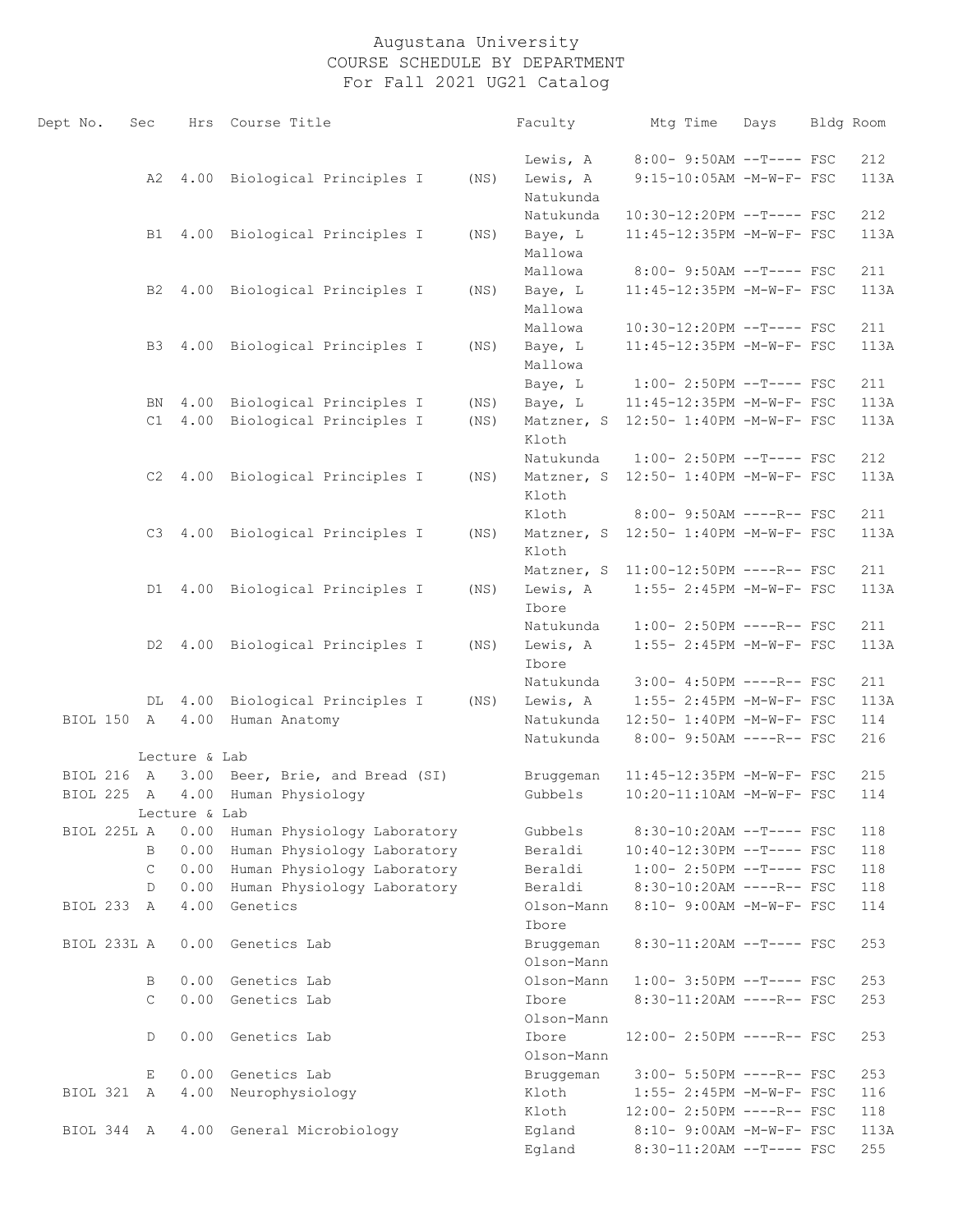| Dept No.                | Sec            | Hrs           | Course Title                                     |      | Faculty    | Mtg Time                             | Days         | Bldg Room |
|-------------------------|----------------|---------------|--------------------------------------------------|------|------------|--------------------------------------|--------------|-----------|
|                         |                | Lecture & Lab |                                                  |      |            |                                      |              |           |
|                         | B              | 4.00          | General Microbiology                             |      | Egland     | 8:10- 9:00AM -M-W-F- FSC             |              | 113A      |
|                         |                |               |                                                  |      | Bruggeman  | 12:30- 3:20PM --T---- FSC            |              | 255       |
| BIOL 346 A              |                | 4.00          | Developmental Biology                            | (W)  | Miles, C   | 9:15-10:05AM -M-W-F- FSC             |              | 214       |
|                         |                |               |                                                  |      | Miles, C   | 8:30-11:20AM ----R-- FSC             |              | 255       |
|                         |                | Lecture & Lab |                                                  |      |            |                                      |              |           |
| BIOL 348 A              |                |               | 4.00 Principles of Ecology                       | (SI) | Lewis, A   | 10:20-11:10AM -M-W-F- FSC            |              | 119       |
|                         |                |               |                                                  |      | Lewis, A   | $1:00-4:50PM$ ----R-- FSC            |              | 119       |
|                         |                | Lecture & Lab |                                                  |      |            |                                      |              |           |
| BIOL 352 A              |                |               | 4.00 Terrestrial Plant Ecology (W) (SI)          |      |            | Matzner, S 10:20-11:10AM -M-W-F- FSC |              | 215       |
|                         |                |               |                                                  |      | Matzner, S | $1:00-3:50PM --T---FSC$              |              | 215       |
|                         |                | Lecture & Lab |                                                  |      |            |                                      |              |           |
| BIOL 354 A              |                |               | 4.00 Biological Chemistry                        | (W)  |            | Larson, Mk 11:45-12:35PM -M-W-F- FSC |              | 114       |
|                         |                |               |                                                  |      | Larson, Mk | 8:00-10:50AM --T---- FSC             |              | 251       |
|                         | B              | 4.00          | Biological Chemistry                             | (W)  | Larson, Mk | 11:45-12:35PM -M-W-F- FSC            |              | 114       |
|                         |                |               |                                                  |      | Larson, Mk | $1:00-3:50PM -T---FSC$               |              | 251       |
|                         | $\mathsf{C}$   | 4.00          | Biological Chemistry                             | (W)  |            | Larson, Mk 11:45-12:35PM -M-W-F- FSC |              | 114       |
|                         |                |               |                                                  |      | Baye, L    | 12:00- 2:50PM ----R-- FSC            |              | 251       |
| BIOL 392 A              |                | 4.00          | Directed Research                                |      | Kloth      | TBA                                  | $------$ OFF | OFF       |
| BIOL 395                | A              | 4.00          | Internship                                       |      | Kloth      | TBA                                  | ------- OFF  | OFF       |
| BIOL 399                | A              | 5.00          | Independent Study                                |      | Staff      | TBA                                  | $------$ OFF | OFF       |
| BIOL 490                | A              | 1.00          | Biology Seminar                                  |      | Lewis, A   | 7:00- 7:50PM ----R-- FSC             |              | 114       |
| Business Administration |                |               |                                                  |      |            |                                      |              |           |
| BSAD 205                | $\mathbb{A}$   | 3.00          | Management Information Systems I                 |      | Entwistle  | 8:30- 9:50AM --T-R-- MC              |              | 002       |
| BSAD 310                | A              | 3.00          | Principles of Marketing                          |      | Willard    | 11:45-12:35PM -M-W-F- HUM            |              | 123       |
| BSAD 315                | A              | 3.00          | Data Analytics                                   |      | Leach      | 11:00-12:20PM --T-R-- FSC            |              | 376       |
| BSAD 320                | A              | 3.00          | Principles of Management                         |      | Gardner, S | 10:20-11:10AM -M-W-F- MC             |              | 103       |
|                         | B              | 3.00          | Principles of Management                         |      | Gardner, S | 11:45-12:35PM -M-W-F- MC             |              | 103       |
| BSAD 330                | A              | 3.00          | Principles of Finance                            |      | Marsh, C   | $1:00-2:20PM -T-R--MC$               |              | 101       |
| BSAD 340                | A              | 3.00          | Business Law I                                   |      | Harris, J  | 11:00-12:20PM --T-R-- MC             |              | 103       |
| BSAD 382                | A              | 3.00          | Business Ethics (E)                              |      | Harris, J  | 8:30- 9:50AM --T-R-- MC              |              | 103       |
| BSAD 413                | A              | 3.00          | Marketing Promotions                             |      | Seo, J     | $8:30 - 9:50AM -T-R-- MC$            |              | 255       |
| BSAD 421                | $\overline{A}$ | 3.00          | Human Resource Management                        |      | Seo, J     | 9:15-10:05AM -M-W-F- MC              |              | 103       |
| BSAD 425 A              |                | 3.00          | Small Business Management                        |      | Seo, J     | 1:55- 2:45PM -M-W-F- MC              |              | 255       |
| BSAD 431 A              |                | 3.00          | Advanced Finance                                 |      | Willard    | 6:30- 9:30PM --T---- MC              |              | 101       |
| BSAD 435 A              |                |               | 3.00 Investment Fundamentals                     |      |            | Marsh, C 11:00-12:20PM --T-R-- MC    |              | 255       |
| BSAD 495 A              |                |               | 4.00 Business Internship                         | (W)  | Gardner, S | TBA                                  | $------$ OFF | OFF       |
|                         |                | B             | 4.00 Business Internship                         | (W)  | Nitz, M    | TBA                                  | $------$ OFF | OFF       |
| BSAD 496 A              |                |               | 4.00 Business Internship                         |      | Gardner, S | TBA                                  | ------- OFF  | OFF       |
| Chemistry               |                |               |                                                  |      |            |                                      |              |           |
|                         |                |               | CHEM 102 A 0.00 Trustee's Fellowshp in Chemistry |      |            | Mays, J 12:30- 1:20PM ----R-- FSC    |              | 374       |
|                         |                |               | CHEM 116 B1 4.00 General Chemistry I             | (NS) |            | Johnsn-Edl 9:15-10:05AM -M-W-F- FSC  |              | 114       |
|                         |                |               |                                                  |      | Johnsn-Edl | 8:00- 9:50AM --T---- FSC             |              | 313       |
|                         |                | Lecture & Lab |                                                  |      |            |                                      |              |           |
|                         |                |               | B2 4.00 General Chemistry I                      | (NS) | Johnsn-Edl | 9:15-10:05AM -M-W-F- FSC             |              | 114       |
|                         |                |               |                                                  |      | Tokheim    | 3:30- 5:20PM ----R-- FSC             |              | 313       |
|                         |                |               | B3 4.00 General Chemistry I                      | (NS) |            | Johnsn-Edl 9:15-10:05AM -M-W-F- FSC  |              | 114       |
|                         |                |               |                                                  |      | Johnsn-Edl | $8:00-9:50AM$ ----R-- FSC            |              | 313       |
|                         |                |               | C1 4.00 General Chemistry I                      | (NS) | Tokheim    | 11:45-12:35PM -M-W-F- FSC            |              | 370       |
|                         |                |               |                                                  |      | Tokheim    | $10:30-12:20PM$ --T---- FSC          |              | 313       |
|                         |                |               |                                                  |      |            |                                      |              |           |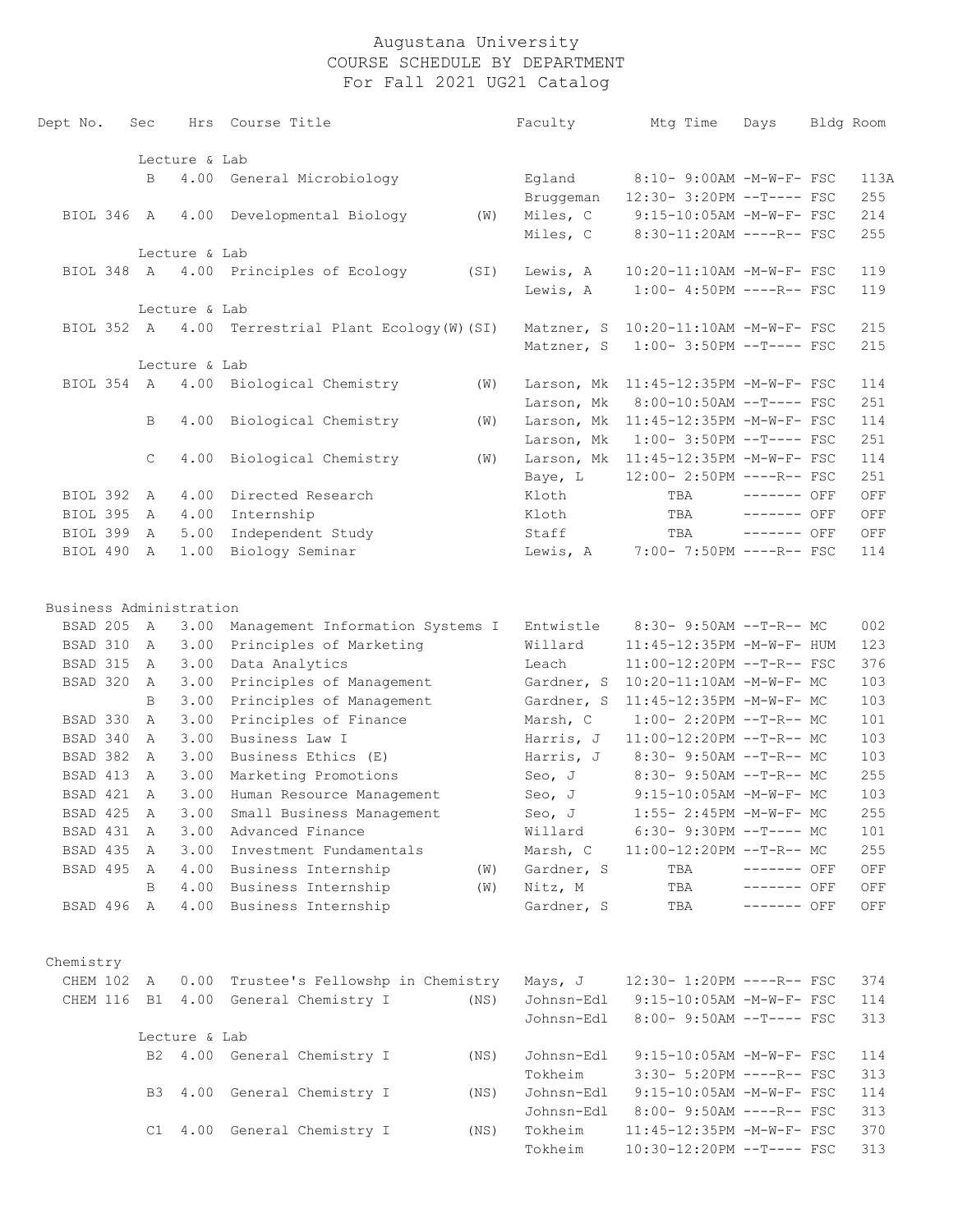| Dept No.   | Sec          | Hrs           | Course Title                               |      | Faculty     | Mtg Time                                | Days         | Bldg Room |
|------------|--------------|---------------|--------------------------------------------|------|-------------|-----------------------------------------|--------------|-----------|
|            | C2           | 4.00          | General Chemistry I                        | (NS) | Tokheim     | 11:45-12:35PM -M-W-F- FSC               |              | 370       |
|            |              |               |                                            |      | Tokheim     | $1:00-2:50PM$ ----R-- FSC               |              | 313       |
|            | CN.          |               | 4.00 General Chemistry I                   | (NS) | Tokheim     | 11:45-12:35PM -M-W-F- FSC               |              |           |
|            | D1           |               | 4.00 General Chemistry I                   | (NS) | Duffy-Matz  | 1:55- 2:45PM -M-W-F- FSC                |              | 114       |
|            |              |               |                                            |      | Tokheim     | $1:00-2:50PM$ --T---- FSC               |              | 313       |
|            | D2           | 4.00          | General Chemistry I                        | (NS) | Duffy-Matz  | 1:55- 2:45PM -M-W-F- FSC                |              | 114       |
|            |              |               |                                            |      | Duffy-Matz  | 10:30-12:20PM ----R-- FSC               |              | 313       |
|            | D3           |               | 4.00 General Chemistry I                   | (NS) | Duffy-Matz  | 1:55- 2:45PM -M-W-F- FSC                |              | 114       |
|            |              |               |                                            |      | Schulte, Z  | 3:30- 5:20PM --T---- FSC                |              | 313       |
|            | D4           |               | 4.00 General Chemistry I                   | (NS) | Duffy-Matz  | 1:55- 2:45PM -M-W-F- FSC                |              | 114       |
|            |              |               |                                            |      | Johnsn-Edl  | 8:00- 9:50AM ----R-- FSC                |              | 313       |
|            |              |               | CHEM 120 A1 4.00 Accelerated Gen Chemistry | (NS) | Weiss       | 1:55- 2:45PM -M-W-F- FSC                |              | 370       |
|            |              |               |                                            |      | Tokheim     | 8:00- 9:50AM ----R-- FSC                |              | 316       |
|            |              | Lecture & Lab |                                            |      |             |                                         |              |           |
|            |              |               | A2 4.00 Accelerated Gen Chemistry          | (NS) | Weiss       | 1:55- 2:45PM -M-W-F- FSC                |              | 370       |
|            |              |               |                                            |      | Tokheim     | 10:30-12:20PM ----R-- FSC               |              | 316       |
|            |              |               | CHEM 201 A1 4.00 Organic Chemistry I       |      | Weiss       | 9:15-10:05AM -M-W-F- FSC                |              | 374       |
|            |              |               |                                            |      | Weiss       | 8:00-11:50AM --T---- FSC                |              | 315       |
|            |              | Lecture & Lab |                                            |      |             |                                         |              |           |
|            |              |               | A2 4.00 Organic Chemistry I                |      | Weiss       | 9:15-10:05AM -M-W-F- FSC                |              | 374       |
|            |              |               |                                            |      | Weiss       | 2:00- 5:50PM --T---- FSC                |              | 315       |
|            | N            | 4.00          | Organic Chemistry I                        |      | Weiss       | 9:15-10:05AM -M-W-F- FSC                |              | 374       |
|            |              |               | CHEM 202 A1 4.00 Organic Chemistry II      |      |             | Duffy-Matz 10:20-11:10AM -M-W-F- FSC    |              | 371       |
|            |              |               |                                            |      | Duffy-Matz  | 2:00- 5:50PM ----R-- FSC                |              | 315       |
|            |              | Lecture & Lab |                                            |      |             |                                         |              |           |
| CHEM 250 A |              | 2.00          | Instrument Proficiency for Scien           |      |             |                                         |              |           |
|            |              |               | GCMS                                       |      | Weisshaar   | TBA                                     | $------$ FSC | 350       |
|            | B            | 2.00          | HPLC                                       |      | Weisshaar   | TBA                                     | ------- OFF  | OFF       |
|            | C            | 2.00          | FTIR                                       |      | Weisshaar   | TBA                                     | ------- OFF  | OFF       |
|            | D            | 2.00          | DSC/TGA                                    |      | Weisshaar   | TBA                                     | ------- OFF  | OFF       |
| CHEM 299   | $\mathbb{A}$ | 0.00          | Independent Study                          |      |             |                                         |              |           |
|            |              |               | CHEM 202: OChem II Lab                     |      | Duffy-Matz  | 2:00- 5:50PM ----R-- FSC                |              | 315       |
|            |              |               | CHEM 301 A1 4.00 Chemical Thermodynamics   | (SI) | Schulte, Z  | 11:45-12:35PM -M-WRF- FSC               |              | 371       |
|            |              |               |                                            |      | Schulte, Z  | 8:00-11:50AM --T---- FSC                |              | 317       |
|            |              | Lecture & Lab |                                            |      |             |                                         |              |           |
|            |              |               | A2 4.00 Chemical Thermodynamics            | (SI) |             | Schulte, Z    11:45-12:35PM -M-WRF- FSC |              | 371       |
|            |              |               |                                            |      | Schulte, Z  | 7:45-11:35AM ----R-- FSC                |              | 317       |
|            |              |               | CHEM 305 A1 4.00 Biochemistry              | (W)  | Mays, J     | 10:20-11:10AM -M-W-F- FSC               |              | 370       |
|            |              |               |                                            |      | Mays, J     | 8:00-10:50AM ----R-- FSC                |              | 251       |
|            |              | Lecture & Lab |                                            |      |             |                                         |              |           |
|            |              |               | CHEM 311 A1 4.00 Adv Analytical Chemistry  | (W)  |             | Johnsn-Edl  12:50- 1:40PM -M-W--- FSC   |              | 371       |
|            |              |               |                                            |      | Johnsn-Edl  | 2:00- 4:50PM --T-R-- FSC                |              | 317       |
|            |              | Lecture & Lab |                                            |      |             |                                         |              |           |
|            |              |               | CHEM 395 A 4.00 Internship                 |      | Eichler     | TBA                                     | $------$ OFF | OFF       |
|            |              |               |                                            |      |             |                                         |              |           |
|            |              |               |                                            |      |             |                                         |              |           |
| Civitas    |              |               |                                            |      |             |                                         |              |           |
| CIVT 110 A |              |               | 3.00 Exploring Christian Faith (CT) (E)    |      | Pederson, A | $1:00-2:20PM -T-R--HUM$                 |              | 201       |
| CIVT 200   | A            |               | 3.00 Literary Experience (LT) (W)          |      | Blank-Libr  | $9:15-10:05AM$ -M-W-F- HUM              |              | 301       |
| CIVT 201 A |              | 3.00          | Reading Augustana                          |      | Miller, J   | $1:00-2:20PM -T-R--HUM$                 |              | 102       |
| CIVT 202 A |              |               | 3.00 Pertinence:                           |      |             |                                         |              |           |
|            |              |               | Narratives of Technology                   |      | Wentzel, R  | 6:00- 9:00PM -M----- HUM                |              | 201       |
| CIVT 203 A |              |               | 3.00 Justice:                              |      |             |                                         |              |           |
|            |              |               | (Re)Conquering Iberia                      |      | Rueter      | 11:00-12:20PM --T-R-- HUM               |              | 319       |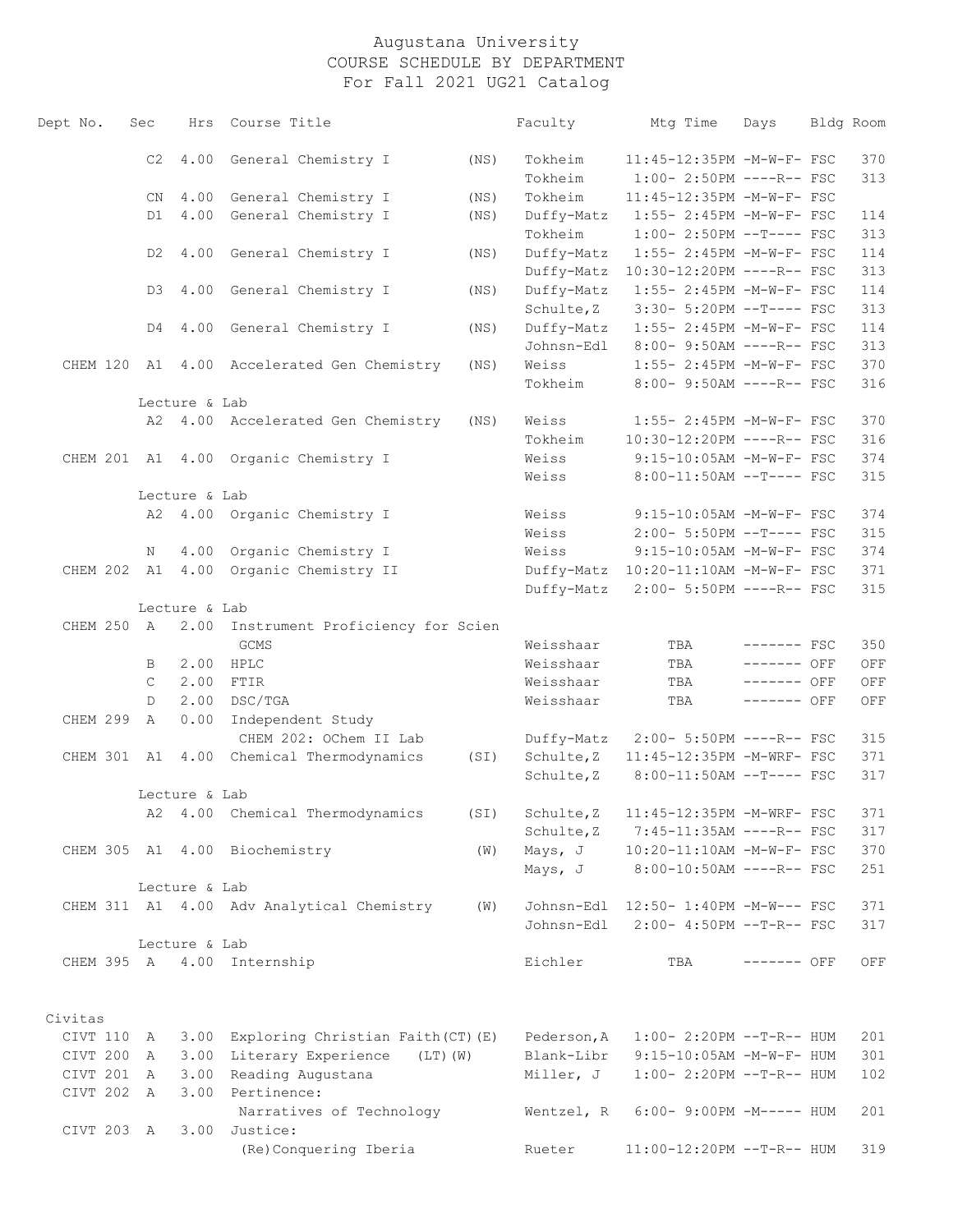| Dept No.                | sec          |    | Hrs          | Course Title                              | Faculty    | Mtg Time                    | Days         | Bldg Room |
|-------------------------|--------------|----|--------------|-------------------------------------------|------------|-----------------------------|--------------|-----------|
| CIVT 204 A              |              |    | 3.00         | Freedom:                                  |            |                             |              |           |
|                         |              |    |              | Freedom and Protest                       | McCollough | 11:00-12:20PM --T-R-- HUM   |              | 302       |
|                         |              |    |              |                                           | Swanstrom  |                             |              |           |
| CIVT 395 A              |              |    |              | 4.00 Vocation (Indiv Learning Exper)      | Swart, W   | TBA                         | $------$ OFF | OFF       |
|                         |              |    |              |                                           |            |                             |              |           |
| Classics                |              |    |              |                                           |            |                             |              |           |
| CLAS 220<br>CLAS 297    |              | A  | 3.00<br>4.00 | Our Phil Heritage I<br>$(WT)$ $(E)$       | O'Hara, D  | 8:10- 9:00AM -M-W-F- HUM    |              | 123       |
|                         |              | A  |              | TOPICS:<br>Pertinence: Narratives of Tech | Wentzel, R | $6:00-9:00PM -M-----$ HUM   |              | 201       |
| GREK 110                |              | A  | 3.00         | Elementary Greek I<br>(L1)                | Wentzel, R | $9:15-10:05AM - M-W-F- HUM$ |              | 202       |
| LATN 210                |              | A  | 3.00         | Intermediate Latin III                    | Wentzel, R | 3:00- 3:50PM -M----- HUM    |              | 227       |
|                         |              |    |              |                                           | Wentzel, R | $1:00-2:40PM$ ----R-- HUM   |              | 227       |
|                         |              |    |              |                                           |            |                             |              |           |
| Communication Disorders |              |    |              |                                           |            |                             |              |           |
| CMDS 170                | A            |    | 2.00         | Intro to Communication Disorders          | Mahan, K   | $9:15-10:05AM$ -M-W--- MC   |              | 161       |
| CMDS 201                | A            |    | 3.00         | Language Development                      | Mahan, K   | 10:20-11:10AM -M-W-F- MC    |              | 161       |
| CMDS 221                |              | A  | 4.00         | Intro to Audiology                        | Dirks, C   | 6:30- 9:50PM --T---- OFF    |              | ONLN      |
| CMDS 222                |              | S  | 3.00         | Phonetics                                 | Mahan, K   | TBA                         | $------$ OFF | OFF       |
| CMDS 228                |              | S  | 3.00         | Anat & Phys of Speech Processes           | Mahan, K   | TBA                         | ------- OFF  | OFF       |
| CMDS 284                |              | S  | 2.00         | Clinical Methods for CommDis (E)          | Mahan, K   | TBA                         | ------- OFF  | OFF       |
| CMDS 288                |              | Α  | 1.00         | Observation Practicum                     | Mahan, K   | TBA                         | ------- OFF  | OFF       |
| CMDS 299                |              | Α  | 4.00         | Independent Study                         | Mahan, K   | TBA                         | $-----$ OFF  | OFF       |
| CMDS 376                |              | S  | 3.00         | Language Disorders                        | Mahan, K   | TBA                         | $------$ OFF | OFF       |
| CMDS 388                |              | A  | 10.00        | Clinical Practicum                        | Mahan, K   | TBA                         | $------$ OFF | OFF       |
| CMDS 399                |              | Α  | 4.00         | Independent Study                         | Mahan, K   | TBA                         | ------- OFF  | OFF       |
| CMDS 488                |              |    | A 10.00      | Adv Clinical Prct: Comm Disorders         | Mahan, K   | TBA                         | ------- OFF  | OFF       |
| Comm and Media Studies  |              |    |              |                                           |            |                             |              |           |
| COMM 210                | A            |    | 3.00         | Rhetorical Criticism<br>(W)               | Bart, J    | $11:00-12:20PM$ --T-R-- HUM |              | 331       |
| COMM 250                |              | A  | 3.00         | Interpersonal Communicat (WB) (C)         | Bart, J    | $9:15-10:05AM - M-W-F- HUM$ |              | 331       |
|                         |              | B  | 3.00         | Interpersonal Communicat (WB) (C)         | Bart, J    | 11:45-12:35PM -M-W-F- HUM   |              | 331       |
| COMM 290                |              | Α  | 3.00         | Communication Research                    | Nitz, M    | 8:10- 9:00AM -M-W-F- HUM    |              | 331       |
| COMM 365                |              | Α  | 3.00         | Public Relations                          | Nitz, M    | 8:30- 9:50AM --T-R-- HUM    |              | 331       |
| COMM 495 A              |              |    | 4.00         | Internship                                | Nitz, M    | TBA                         | ------- OFF  | OFF       |
| Computer Science        |              |    |              |                                           |            |                             |              |           |
| COSC 130                | $\mathbb{A}$ |    | 3.00         | Ethical Issues in Tech (W)                | Gray, S    | $1:00-2:20PM -T-R--FSC$     |              | 376       |
| COSC 205                |              | Α  | 3.00         | Management Information Systems I          | Entwistle  | $8:30-9:50AM --T-R--MC$     |              | 002       |
| COSC 210                |              | A  | 4.00         | Computer Science I                        | Olson-Mann | $8:30 - 9:50AM -T-R--FSC$   |              | 113A      |
|                         |              | B. | 4.00         | Computer Science I                        | Olson-Mann | $11:00-12:20PM$ --T-R-- FSC |              | 113A      |
| COSC 212                |              | A  | 3.00         | Introduction to Data Science              | Leach      | $8:30 - 9:50AM -T-R--FSC$   |              | 372       |
| COSC 235                |              | A  | 4.00         | Comp Organization & Architecture          | Steinwand  | 10:20-11:30AM -M-W-F- FSC   |              | 372       |
| COSC 241                | A            |    | 3.00         | Management Information System II          | Mournet    | 12:50- 1:40PM -M-W-F- FSC   |              | 372       |
| COSC 260                |              | Α  | 3.00         | Computer Science III                      | Steinwand  | 8:10- 9:00AM -M-W-F- FSC    |              | 372       |
| COSC 315                |              | A  | 3.00         | Data Analytics                            | Leach      | 11:00-12:20PM --T-R-- FSC   |              | 376       |
| COSC 350                |              | A  | 3.00         | Software Engineering                      | Steinwand  | 11:45-12:35PM -M-W-F- FSC   |              | 372       |
|                         |              |    |              |                                           |            |                             |              |           |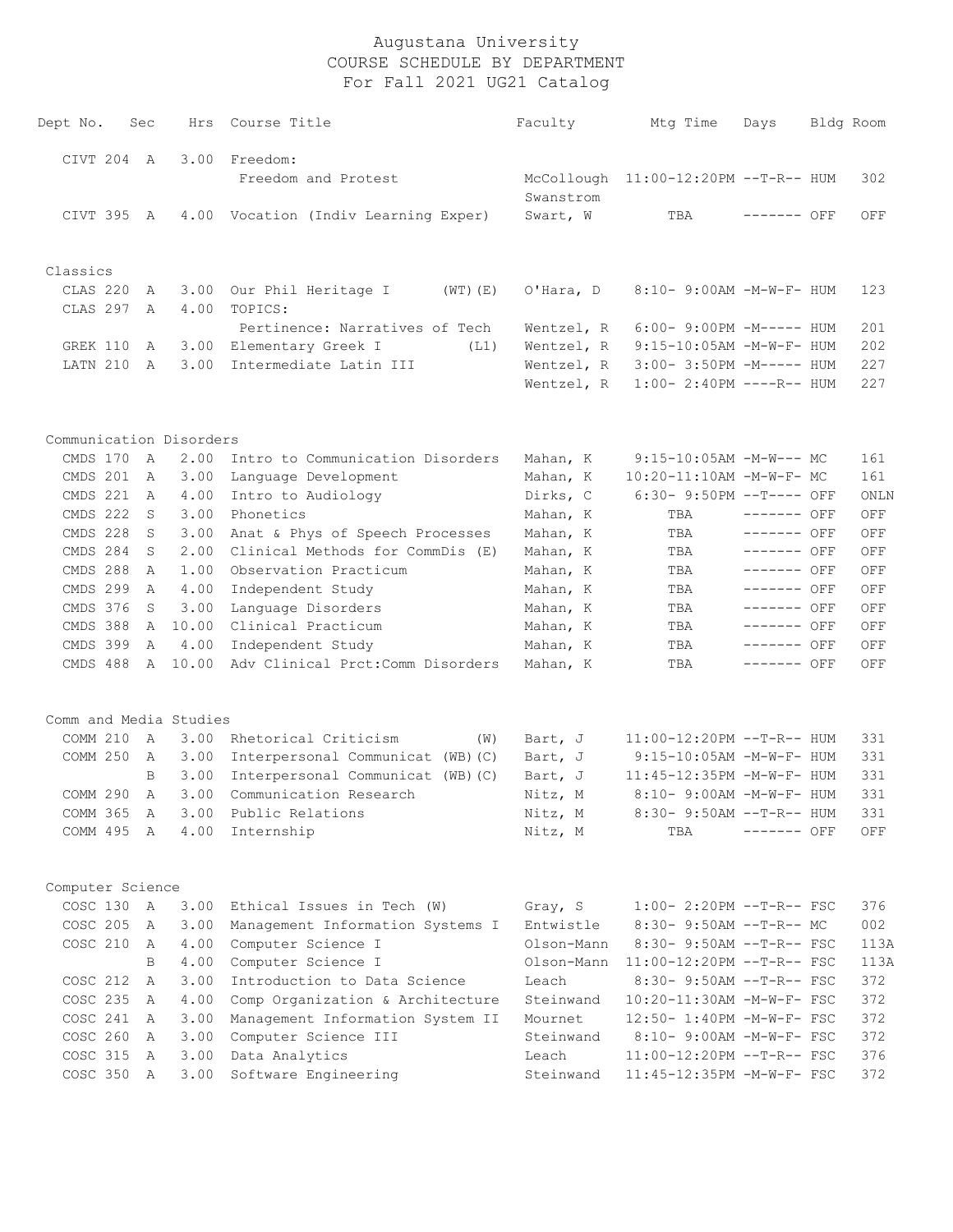| Dept No.            | Sec |              | Hrs              | Course Title                       | Faculty                 | Mtg Time                             | Days         | Bldg Room |
|---------------------|-----|--------------|------------------|------------------------------------|-------------------------|--------------------------------------|--------------|-----------|
| Economics           |     |              |                  |                                    |                         |                                      |              |           |
| ECON 120            |     | A            | 3.00             | Principles of Microeconomics (SS)  | Loginov                 | 8:10- 9:00AM -M-W-F- MC              |              | 153       |
|                     |     | В            | 3.00             | Principles of Microeconomics (SS)  | Loginov                 | 9:15-10:05AM -M-W-F- MC              |              | 153       |
| ECON 121            |     | A            | 3.00             | Principles of Macroeconomics       | Nesiba, R               | 11:45-12:35PM -M-W-F- MC             |              | 264       |
| ECON 270            |     | A            | 4.00             | Statistics                         | Rajapaksha              | 8:10- 9:00AM -M-W-F- FSC             |              | 374       |
|                     |     | B            | 4.00             | Statistics                         | Sorenson, D             | 12:50- 1:40PM -M-W-F- MC             |              | 153       |
|                     |     | $\mathsf{C}$ | 4.00             | Statistics                         | Sorenson, D             | 1:55- 2:45PM -M-W-F- MC              |              | 153       |
|                     |     | D            | 4.00             | Statistics                         | Rajapaksha              | 1:55- 2:45PM -M-W-F- FSC             |              | 374       |
| ECON 270L A         |     |              | 0.00             | ECON 270: Lab                      | Staff                   | TBA                                  | $------$ OFF | OFF       |
| ECON 301            |     | A            | 3.00             | Money, Bank, Financial Inst<br>(W) | Nesiba, R               | 8:30- 9:50AM --T-R-- MC              |              | 264       |
| ECON 321            |     | A            | 3.00             | Intermediate Macroeconomics        | Nesiba, R               | 11:00-12:20PM --T-R-- MC             |              | 120       |
| ECON 495 A          |     |              | 4.00             | Internship in Economic Analysis    | Staff                   | TBA                                  | ------- OFF  | OFF       |
| Education           |     |              |                  |                                    |                         |                                      |              |           |
| EDUC 000            |     | A            | 0.00             | Admitted to Teacher Educ Program   | Fiala, R                | TBA                                  | ------- OFF  | OFF       |
| EDUC 110            |     | A            | 3.00             | Found of American Education (SS)   | Hennard                 | 8:30- 9:50AM --T-R-- MC              |              | 253       |
|                     |     | B            | 3.00             | Found of American Education (SS)   | Hennard                 | $1:00-2:20PM -T-R--MC$               |              | 253       |
| EDUC 219            |     | A            | 3.00             | Technology in Education            | Sun, L                  | $6:30 - 9:20PM$ ---W--- MC           |              | 164       |
| EDUC 245            |     | A            | 3.00             | Educational Psychology             | Uhing, B                | 10:20-11:10AM -M-W-F- MC             |              | 201       |
| EDUC 260            |     | A            | 3.00             | Mvmnt, Arts, Wellness ElemCls (WB) | Jackson                 | $1:00-2:20PM -T-R--HUM$              |              | 301       |
| EDUC <sub>275</sub> |     | A            | 3.00             | Teach Learn Connect Method         | Ashworth                | 8:30- 9:50AM --T-R-- MC              |              | 164       |
|                     |     | B            | 3.00             | Teach Learn Connect Method         | Ashworth                | 11:00-12:20PM --T-R-- MC             |              | 164       |
| EDUC 290            |     | A            | 2.00             | Children's Literature              | Ashworth                | $1:00-1:50PM$ --T-R-- MC             |              | 164       |
| EDUC 295            |     | A            | 3.00             | Internship                         | Lamb                    | TBA                                  | $------$ OFF | OFF       |
| EDUC 301            |     | A            | 3.00             | Content, Meth, MatTeachSciK-8Clsrm | Sun, L                  | 9:15-10:05AM -M-W-F- MC              |              | 164       |
| EDUC 310D A         |     |              | 3.00             | Sec School Methods - ENGLISH       | Nelson, L               | 6:30- 9:20PM -M----- HUM             |              | 102       |
| EDUC 310E A         |     |              | 3.00             | Sec School Methods - FOREIGN LANG  | Oqdie                   | 9:15-10:05AM -M-W-F- HUM             |              | 319       |
| EDUC 310F A         |     |              | 3.00             | Sec School Methods - MATHEMATICS   | Olimb, C                | 1:00- 2:20PM --T-R-- FSC             |              | 373       |
| EDUC 310G A         |     |              | 3.00             | Sec School Methods - PHYS EDUC     | Huber, K<br>Kiesow      | 6:30- 9:20PM --T---- ELMN            |              | 241       |
| EDUC 310H A         |     |              | 3.00             | Sec School Methods - SCIENCE       | Amolins                 | 6:30- 9:20PM -M----- FSC             |              | 374       |
| EDUC 310I A         |     |              | 3.00             | Sec School Methods - SOC SCIENCE   | Cook, Katie             | $6:30-9:20PM$ ---W--- MC             |              | 253       |
| EDUC 310K A         |     |              | 3.00             | Sec School Methods - ART           | Reich, A                | 11:00-12:20PM --T-R-- CVA            |              | 182       |
| EDUC 313 A          |     |              |                  | 3.00 Methods of Teach Elem/MS Math | Sun, L                  | 8:10- 9:00AM -M-W-F- MC              |              | 164       |
| EDUC 320            | A   |              | 3.00             | Methods Teach Assess Writing (W)   | Manning                 | 10:20-11:10AM -M-W-F- MC             |              | 164       |
| EDUC 325 A          |     |              | 3.00             | Methods Teach and Assess Reading   | Manning                 | 11:45-12:35PM -M-W-F- MC             |              | 164       |
| EDUC 335 A          |     |              | 3.00             | Literacy in the Content Area       | Andrews, SE             | 11:45-12:35PM -M-W-F- MC             |              | 161       |
| EDUC 345 A          |     |              | 3.00             | Adolescent Development             | Uthe-Burow              | $1:55-2:45PM -M-W-F-MC$              |              | 164       |
| EDUC 350            | A   |              | 3.00             | Content, Meth, MatTeachSS K-8Clsrm | Manning                 | 12:50- 1:40PM -M-W-F- MC             |              | 164       |
| EDUC 355 A          |     |              | 3.00             | Human Relations in Education       | Jackson                 | 11:00-12:20PM --T-R-- HUM            |              | 301       |
| EDUC 360            | A   |              | 3.00             | Found of English as New Language   |                         | Andrews, SE 12:50- 1:40PM -M-W-F- MC |              | 161       |
| EDUC 375 A          |     |              | 3.00             | Educational Assessment             | Uhing, B                | $8:30 - 9:50AM -T-R-- MC$            |              | 102       |
| EDUC 399 A          |     |              | 4.00             | Independent Study                  | Andrews, SE             | TBA                                  | ------- OFF  | OFF       |
| EDUC 401            | A   |              | 1.00             | Classroom Management<br>(E)        | Fiala, R<br>Andrews, SE | TBA                                  | ------- OFF  | OFF       |
| EDUC 470            |     |              | A 12.00          | Student Teach: All Grades          | Fiala, R                | TBA                                  | ------- OFF  | OFF       |
| EDUC 471 A 12.00    |     |              |                  | Student Teach: Middle School       | Fiala, R                | TBA                                  | ------- OFF  | OFF       |
|                     |     |              | EDUC 472 A 12.00 | Student Teach: Elementary          | Fiala, R                | TBA                                  | ------- OFF  | OFF       |
|                     |     |              | EDUC 473 A 12.00 | Student Teach: Kindergarten        | Fiala, R                | TBA                                  | ------- OFF  | OFF       |
| EDUC 474 A 12.00    |     |              |                  | Student Teach: Secondary           | Fiala, R                | TBA                                  | ------- OFF  | OFF       |
|                     |     |              |                  |                                    |                         |                                      |              |           |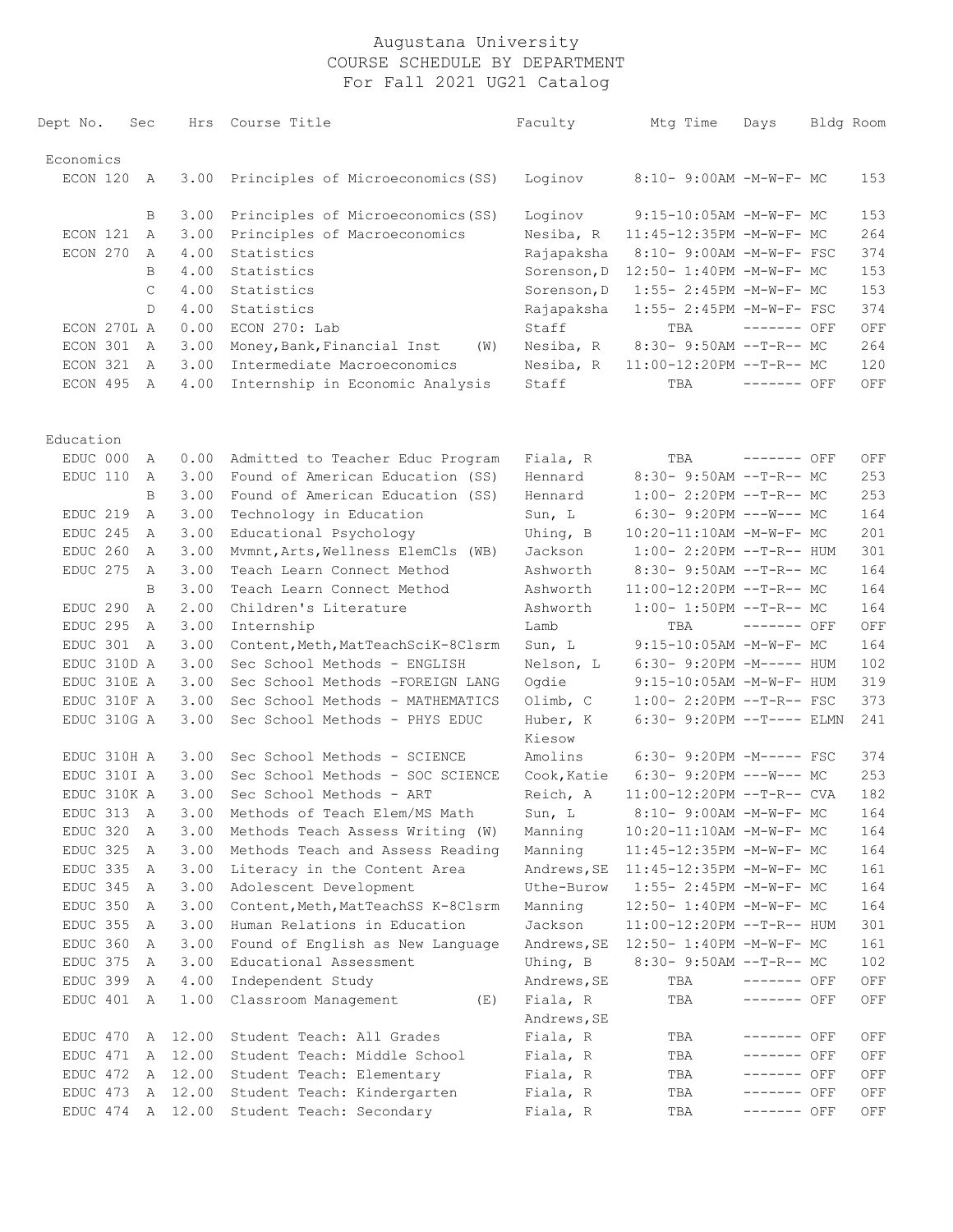| Dept No.                            | Sec          |               | Hrs Course Title                                                                     | Faculty                | Mtg Time                                                | Days         | Bldg Room |
|-------------------------------------|--------------|---------------|--------------------------------------------------------------------------------------|------------------------|---------------------------------------------------------|--------------|-----------|
| English                             |              |               |                                                                                      |                        |                                                         |              |           |
| ENGL 111                            | A            | 3.00          | Eng Comp & Conv for Intl Stu (W)                                                     | Hass, N.               | $6:00-7:20PM -T-R--HUM$                                 |              | 103       |
| ENGL 112                            | A            | 3.00          | Composition (W)                                                                      | Gerling                | 12:50- 1:40PM -M-W-F- HUM                               |              | 301       |
| ENGL 200                            | A            | 3.00          | Literary Experience<br>$(LT)$ $(W)$                                                  | Nelson, C              | 8:10- 9:00AM -M-W-F- HUM                                |              | 102       |
|                                     | B            | 3.00          | Literary Experience<br>$(LT)$ $(W)$                                                  | Hanson, D              | $9:15-10:05AM - M-W-F- HUM$                             |              | 102       |
|                                     | $\mathsf{C}$ | 3.00          | Trauma                                                                               | Boyens, B              | 11:45-12:35PM -M-W-F- HUM                               |              | 102       |
|                                     | D            | 3.00          | Literary Experience<br>$(LT)$ $(W)$                                                  | Hanson, D              | 12:50- 1:40PM -M-W-F- HUM                               |              | 102       |
|                                     | Е            | 3.00          | Epidemics                                                                            | Rude                   | $1:55 - 2:45PM - M - W - F - HUM$                       |              | 102       |
| ENGL 226                            | $\mathbb{A}$ | 3.00          | World Literature II<br>(NW)                                                          | Nelson, C              | $9:15-10:05AM - M-W-F- HUM$                             |              | 103       |
| ENGL 230                            | A            | 3.00          | Intro to British Lit Hist<br>(LT)                                                    | Hicks, P               | 11:00-12:20PM --T-R-- HUM                               |              | 123       |
| ENGL 269                            | $\mathbb{A}$ | 3.00          | English Grammar                                                                      | Nelson, C              | $1:55 - 2:45PM - M - W - F - HUM$                       |              | 103       |
| ENGL 300                            | A            | 3.00          | Seminar in Earlier British Liter                                                     | Rude                   | 12:50- 1:40PM -M-W-F- HUM                               |              | 103       |
| ENGL 311                            | A            | 3.00          | Advanced Writing<br>(W)                                                              | Hicks, P               | 8:10- 9:00AM -M-W-F- HUM                                |              | 106       |
| ENGL 320                            | A            | 3.00          | Seminar in Earlier American Lit                                                      | Hanson, D              | 11:45-12:35PM -M-W-F- HUM                               |              | 103       |
| ENGL 340                            | A            | 3.00          | Seminar in Non-Western Lit<br>(NW)                                                   | Boyens, B              | 8:30- 9:50AM --T-R-- HUM                                |              | 106       |
| ENGL 395                            | A            | 4.00          | Internship                                                                           | Staff                  | TBA                                                     | $------$ OFF | OFF       |
|                                     |              |               |                                                                                      |                        |                                                         |              |           |
| Environmental Studies<br>ENST 202 A |              | 3.00          | Environmental Culture                                                                |                        |                                                         |              | 202       |
|                                     | B            | 3.00          | Seminar in Non-Western Lit (NW)                                                      | O'Hara, D<br>Boyens, B | 12:50- 1:40PM -M-W-F- HUM<br>$8:30 - 9:50AM -T-R-- HUM$ |              | 106       |
|                                     | C            | 3.00          | Photography I (A)                                                                    | Reich, A               | 8:10-10:00AM -M-W-F- CVA                                |              | 181A      |
|                                     | D            | 3.00          | Beer, Bread, Brie (SI)                                                               | Bruggeman              | 11:45-12:35PM -M-W-F- FSC                               |              | 215       |
| ENST 400                            | A            | 3.00          | Environmental Stud Senior Thesis                                                     | O'Hara, D              | TBA                                                     | ------- OFF  | OFF       |
| ENST 401                            | A            | 3.00          | Practicum in Environmental Stud                                                      | O'Hara, D              | TBA                                                     | $------$ OFF | OFF       |
|                                     |              |               |                                                                                      |                        |                                                         |              |           |
| Exercise Science                    |              |               |                                                                                      |                        |                                                         |              |           |
| EXSC 120 A                          |              | 3.00          | Intro to Exercise & Sport Scienc                                                     | Scholten, S            | 8:10- 9:00AM -M-W-F- FSC                                |              | 116       |
|                                     | B            | 3.00          | Intro to Exercise & Sport Scienc                                                     | Scholten, S            | 11:45-12:35PM -M-W-F- FSC                               |              | 116       |
| EXSC 265                            | A            | 2.00          | Theory & Tech of Strenth & Cond                                                      | Chambers               | 11:30-12:20PM --T-R-- ELMN                              |              | 230       |
| EXSC 277                            | A            | 2.00          | Motor Development                                                                    | Gorres-Mar             | $11:00-11:50AM$ --T-R-- OFF                             |              | ONLN      |
| EXSC 322 A                          |              | 3.00          | Structural Kinesiology                                                               | Gorres-Mar             | 8:30- 9:50AM --T-R-- OFF                                |              | ONLN      |
|                                     |              | Lecture & Lab |                                                                                      |                        |                                                         |              |           |
| EXSC 355 A                          |              | 3.00          | Curr Topics Exercse/Sport Sci(W)                                                     | Day, J                 | 12:50- 1:40PM -M-W-F- FSC                               |              | 273       |
|                                     |              |               | EXSC 360 A 3.00 Fitness Measure & Exerc Prescrip Barkley, S 9:15-10:05AM -M-W-F- FSC |                        |                                                         |              | 273       |
|                                     | В            |               | 3.00 Fitness Measure & Exerc Prescrip Barkley, S 10:20-11:10AM -M-W-F- FSC           |                        |                                                         |              | 273       |
| EXSC 395 A                          |              |               | 4.00 Internship                                                                      | Barkley, S             | TBA ------- OFF                                         |              | OFF       |
|                                     |              |               | EXSC 450 A 3.00 Exercise Leadership                                                  | Assmus, S              | $1:00-2:20PM -T-R--FSC$                                 |              | 113B      |
| French                              |              |               |                                                                                      |                        |                                                         |              |           |
| FREN 110                            | A            |               | 3.00 Intro to French I<br>(L1)                                                       | Fish                   | $9:15-10:05AM - M-W-F- HUM$                             |              | 320       |
| FREN 210                            | A            |               | 4.00 Intermediate French I                                                           | Fish                   | 11:45-12:35PM -MTW-F- HUM                               |              | 320       |
| FREN 321 A                          |              |               | 4.00 French Conv & Comp II<br>(W)                                                    | Fish                   | $1:00-2:50PM -T-R--HUM$                                 |              | 320       |
| FREN 395 A                          |              |               | 4.00 Internship                                                                      | Fish                   | TBA                                                     | $------$ OFF | OFF       |
| FREN 400 A                          |              |               | 1.00 Honors Thesis                                                                   | Fish                   | TBA                                                     | ------- OFF  | OFF       |
| First Year Seminar                  |              |               |                                                                                      |                        |                                                         |              |           |
| FYS 110                             | $\mathbb A$  |               | 4.00 First Year Seminar I<br>(FS)                                                    |                        |                                                         |              |           |
|                                     |              |               | Unsinkable: The Titanic                                                              |                        | Preston, M 10:20-11:30AM -M-W-F- MC                     |              | 257       |
|                                     |              |               | AA 4.00 Hacking the Human Genome                                                     | Miles, C               | 10:20-11:30AM -M-W-F- FSC                               |              | 214       |
|                                     | B            |               | 4.00 War and Memory                                                                  | Hicks, P               | 10:20-11:30AM -M-W-F- HUM                               |              | 301       |
|                                     |              |               |                                                                                      |                        |                                                         |              |           |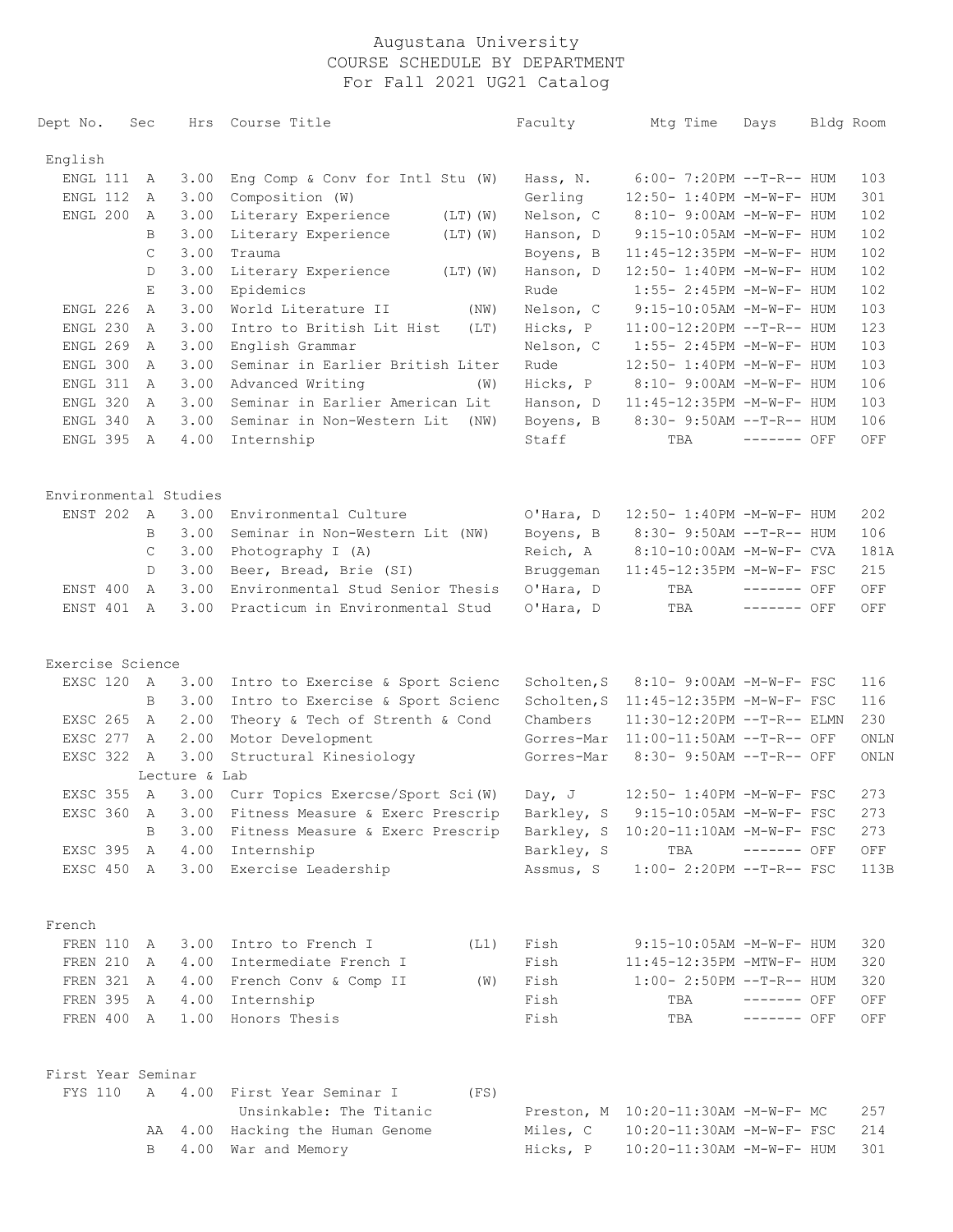| Dept No. | Sec          |      | Hrs Course Title                 | Faculty     | Mtq Time                             | Days | Bldg Room |     |
|----------|--------------|------|----------------------------------|-------------|--------------------------------------|------|-----------|-----|
|          | $\mathsf{C}$ | 4.00 | For Traditions Sake              | Kolbrek, A  | 10:20-11:30AM -M-W-F- CWS            |      |           | 108 |
|          | D            | 4.00 | Staging the Future               | Ftzsmmn, J  | 10:20-11:30AM -M-W-F- EMC            |      |           | 203 |
|          | E            | 4.00 | The Curies                       |             | Engebretsn 10:20-11:30AM -M-W-F- FSC |      |           | 353 |
|          | $\mathbf F$  | 4.00 | WTF, English                     | Gerling     | 10:20-11:30AM -M-W-F- HUM            |      |           | 325 |
|          | G            | 4.00 | Verdier                          | Gohl, J     | 10:20-11:30AM -M-W-F- HUM            |      |           | 302 |
|          | H            | 4.00 | Rise and Fall of Nations         | Conover     | 10:20-11:30AM -M-W-F- MC             |      |           | 157 |
|          | $\mathbb{I}$ | 4.00 | Keep Calm and Solve for x        | Gregg, M    | 10:20-11:30AM -M-W-F- FSC            |      |           | 374 |
|          | J            | 4.00 | Journeys of Discovery            | Rueter      | 10:20-11:30AM -M-W-F- HUM            |      |           | 320 |
|          | K            | 4.00 | Get Lost: The Art of Wandering   | Boyens, B   | 10:20-11:30AM -M-W-F- HUM            |      |           | 102 |
|          | L            | 4.00 | Robot Love                       |             | Wentzel, R 10:20-11:30AM -M-W-F- HUM |      |           | 226 |
|          | M            | 4.00 | Relentless Forward Progress      | Wanless, E  | 10:20-11:30AM -M-W-F- MC             |      |           | 264 |
|          | N            | 4.00 | Truth is Out There               | Nitz, M     | 10:20-11:30AM -M-W-F- HUM            |      |           | 323 |
|          | $\circ$      | 4.00 | Making Monsters Out of the Other | Swanstrom   | 10:20-11:30AM -M-W-F- HUM            |      |           | 201 |
|          | $\mathbf{P}$ | 4.00 | Intimate Strangers               | Eqland      | 10:20-11:30AM -M-W-F- FSC            |      |           | 116 |
|          | $\circ$      | 4.00 | Music and Times of the Beatles   | Folliard    | 10:20-11:30AM -M-W-F- HUM            |      |           | 145 |
|          | R            | 4.00 | Social Protest                   | Mullin, M   | 10:20-11:30AM -M-W-F- MC             |      |           | 255 |
|          | S            | 4.00 | Modern Medievalisms              | Rude        | 10:20-11:30AM -M-W-F- HUM            |      |           | 103 |
|          | T            | 4.00 | Economic Inequality              | Sorenson, D | 10:20-11:30AM -M-W-F- MC             |      |           | 153 |
|          | U            | 4.00 | Matters of Life and Death        | Vicens      | 10:20-11:30AM -M-W-F- HUM            |      |           | 202 |
|          | V            | 4.00 | We are Monsters                  | Bart, H     | 10:20-11:30AM -M-W-F- HUM            |      |           | 331 |
|          | W            | 4.00 | Bridgerton to Pride & Prejudice  | Haegeland   | 10:20-11:30AM -M-W-F- HUM            |      |           | 321 |
|          | X            | 4.00 | Circle of Courage                | Hennard     | 10:20-11:30AM -M-W-F- MC             |      |           | 253 |
|          | Y            | 4.00 | Text-talk to Twitter             | Barrows     | 10:20-11:30AM -M-W-F- HUM            |      |           | 106 |
|          | $Z_{\rm}$    | 4.00 | Ancient Epics, Modern Heroes     | Biggerstaf  | 10:20-11:30AM -M-W-F- HUM            |      |           | 123 |

#### General Studies

|          | ARMY SDSU A |                | 4.00  | SDSU Army ROTC                    |            |                             |              |     |
|----------|-------------|----------------|-------|-----------------------------------|------------|-----------------------------|--------------|-----|
|          |             |                |       | 301:Train'qMqmt/Warfighting Fnct  | Krueger, J | TBA                         | $------$ OFF | OFF |
| GENL 100 |             | $\mathbf{B}$   | 2.00  | Career Exploration/Engagemnt (WB) | Streufert  | $1:55 - 2:45PM -M-W--- HUM$ |              | 301 |
| GENL 105 |             | A              | 12.00 | Off Campus Study Programs         | Iverson    | TBA                         | $------$ OFF | SEM |
|          |             | B.             | 12.00 | Sanford Medical Lab Science       | Larson, Mk | TBA                         | $------$ OFF | SEM |
|          |             | $\mathsf{C}$   | 12.00 | University of Exeter              | Iverson    | TBA                         | $------$ OFF | SEM |
|          |             | D              | 12.00 | ISA, Scotland                     | Iverson    | TBA                         | $------$ OFF | SEM |
|          |             | E              | 12.00 | ISA, Spain                        | Iverson    | TBA                         | $------$ OFF | SEM |
|          |             | F              | 12.00 | AIFS, Costa Rica                  | Iverson    | TBA                         | $-----$ OFF  | SEM |
| GENL 107 |             | $\mathsf{A}$   | 16.00 | The Washington Semester           | Wanless, E | TBA                         | $------$ OFF | SEM |
| GENL 116 |             | A              | 1.00  | Becoming a Master Student         | Homan, T   | $1:55 - 2:45PM$ ---W--- HUM |              | 123 |
|          |             | B.             | 1.00  | International Students            | EdmundsRee | $10:00-10:50AM$ --T---- FSC |              | 114 |
|          |             | B <sub>2</sub> | 1.00  | International Students            | EdmundsRee | 10:00-10:50AM ----R-- FSC   |              | 114 |
|          |             | $\mathsf{C}$   | 1.00  | Student Athlete                   | Entwistle  | $10:00-10:50AM$ --T---- MC  |              | 101 |
|          |             |                |       |                                   | Homan, T   |                             |              |     |
|          |             |                |       |                                   | Entwistle  | $10:00-10:50AM$ --T---- MC  |              | 264 |
|          |             |                |       |                                   | Homan, T   |                             |              |     |
|          |             | D              | 1.00  | Student Athlete                   | Entwistle  | $10:00-10:50AM$ --T---- MC  |              | 101 |
|          |             |                |       |                                   | Homan, T   |                             |              |     |
|          |             |                |       |                                   | Harris, J  | $10:00-10:50AM$ --T---- MC  |              | 103 |
| GENL 197 |             | $\mathsf{A}$   | 1.00  | TOPICS:                           |            |                             |              |     |
|          |             |                |       | Job Search Strategies             | Ahlers, T  | TBA                         | ------- OFF  | OFF |
|          |             | B              | 1.00  | Strengths & Wellbeing Excellence  | Venekamp   | 2:00- 2:50PM --T-R-- HUM    |              | 103 |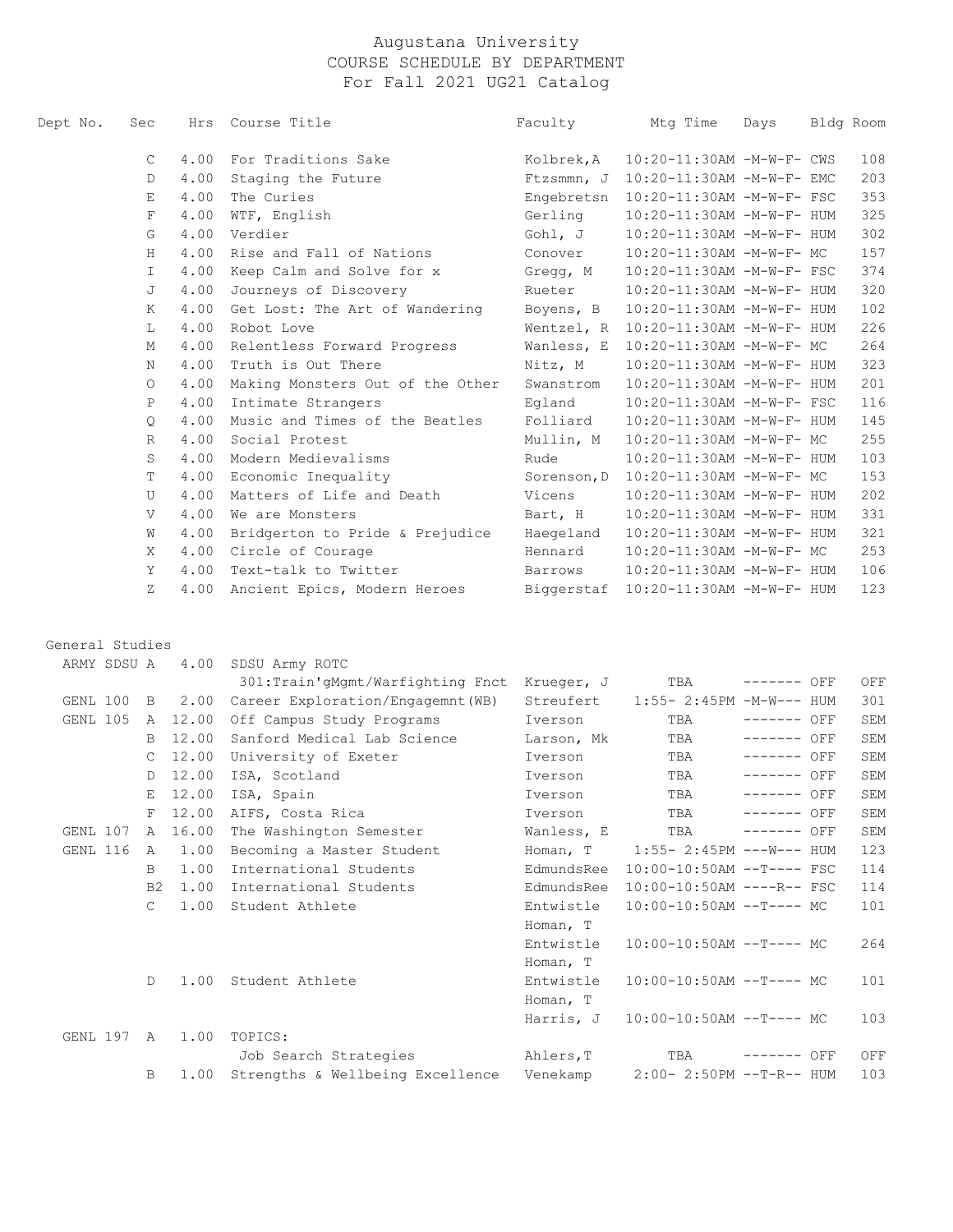| Dept No.                | Sec |              | Hrs  | Course Title                          |       | Faculty     | Mtg Time                             | Days         | Bldg Room |
|-------------------------|-----|--------------|------|---------------------------------------|-------|-------------|--------------------------------------|--------------|-----------|
| German                  |     |              |      |                                       |       |             |                                      |              |           |
| GERM 320                |     | A            | 4.00 | German Conv & Comp I                  | (W)   | Edwards     | $6:00 - 7:40PM -T--F- HUM$           |              | 301       |
| GERM 395 A              |     |              | 4.00 | Internship                            |       | Staff       | TBA                                  | $------$ OFF | OFF       |
| Government/Intl Affairs |     |              |      |                                       |       |             |                                      |              |           |
| GOVT 110                |     | A            | 3.00 | Intro to Government                   | (SS)  | Golemboski  | $1:00-2:20PM -T-R--MC$               |              | 255       |
|                         |     | B            | 3.00 | Intro to Government                   | (SS)  | Golemboski  | $6:30-9:20PM -T--- MC$               |              | 255       |
| GOVT 120                |     | $\mathbb{A}$ | 3.00 | Politics in a Diverse World (NW)      |       | Lunde       | 9:15-10:05AM -M-W-F- MC              |              | 201       |
|                         |     | B            | 3.00 | Politics in a Diverse World           | (NW)  | Lunde       | 12:50- 1:40PM -M-W-F- MC             |              | 201       |
| GOVT 200                |     | A            | 3.00 | American Government                   | (US)  | Wanless, E  | 11:45-12:35PM -M-W-F- MC             |              | 257       |
| GOVT 215                |     | A            | 3.00 | Asian Politics                        | (NW)  | Johnson, Jl | 10:20-11:10AM -M-W-F- MC             |              | 102       |
| GOVT 220                |     | A            | 3.00 | The American Presidency               |       | Wanless, E  | 8:10- 9:00AM -M-W-F- MC              |              | 201       |
| GOVT 370                |     | A            | 3.00 | Con Law: Civil Liberties              |       | Golemboski  | 11:00-12:20PM --T-R-- MC             |              | 264       |
| GOVT 385                |     | A            | 3.00 | International Politics                |       | Lunde       | $8:30 - 9:50AM -T-R-- MC$            |              | 257       |
| GOVT 390                |     | A            | 2.00 | Research Seminar                      | (W)   | Johnson, Jl | TBA                                  | $------$ OFF | OFF       |
| GOVT 391                |     | A            | 2.00 | Honors Seminar                        | (W)   | Johnson, Jl | TBA                                  | $------$ OFF | OFF       |
| GOVT 395                |     | A            | 3.00 | Internship                            |       | Staff       | TBA                                  | $------$ OFF | OFF       |
|                         |     |              |      |                                       |       |             |                                      |              |           |
| History                 |     |              |      |                                       |       |             |                                      |              |           |
| HIST 110                |     | A            | 3.00 | Western Civilization I                | (WT)  | Babb        | 11:45-12:35PM -M-W-F- MC             |              | 201       |
|                         |     | B            | 3.00 | Western Civilization I                | (WT)  | Babb        | 1:55- 2:45PM -M-W-F- MC              |              | 201       |
|                         |     | C            | 3.00 | Western Civilization I                | (WT)  | Preston, M  | 1:55- 2:45PM -M-W-F- MC              |              | 202       |
| HIST 111                |     | A            | 3.00 | Western Civilization II               | (WT)  | Mullin, M   | 8:10- 9:00AM -M-W-F- MC              |              | 202       |
| HIST 120                |     | Α            | 3.00 | American Exper. to 1877               | (US)  | Amundson    | 8:10- 9:00AM -M-W-F- MC              |              | 257       |
| HIST 121                |     | A            | 3.00 | American Exper. Since 1877            | (US)  | Amundson    | 9:15-10:05AM -M-W-F- MC              |              | 257       |
| HIST 251                |     | A            | 3.00 | Method & Phil of History (W) (C)      |       | Conover     | 8:30- 9:50AM --T-R-- MC              |              | 157       |
| HIST 261                |     | A            | 3.00 | Hist of Lat Amer, 1450-2010 (NW)      |       | Conover     | 1:00- 2:20PM --T-R-- FSC             |              | 114       |
| HIST 303                | A   |              | 3.00 | History of American West (US) (W)     |       | Mullin, M   | 12:50- 1:40PM -M-W-F- MC             |              | 220       |
| Health                  |     |              |      |                                       |       |             |                                      |              |           |
| HLTH 216 A              |     |              |      | 2.00 Stress Management                | (WB2) | VanLaecken  | $9:00 - 9:50AM -T-R--FSC$            |              | 370       |
|                         |     |              |      | HLTH 222 A 3.00 Nutrition             | (WB)  | Gorres-Mar  | TBA                                  | ------- OFF  | ONLN      |
|                         |     | В            | 3.00 | Nutrition                             | (WB)  | Kasparek    | TBA                                  | ------- OFF  | ONLN      |
| HLTH 240 A              |     |              |      | 3.00 School Health Education          |       | Zortman     | $6:30-9:10PM$ ---W--- FSC            |              | 370       |
| HLTH 242 A              |     |              |      | 2.00 Personal Health                  | (WB2) | VanLaecken  | $1:00-1:50PM -T-R--FSC$              |              | 370       |
| HLTH 289 A              |     |              |      | 1.00 Medical Terminology              |       | Aukerman    | TBA                                  | $------$ OFF | ONLN      |
| International Studies   |     |              |      |                                       |       |             |                                      |              |           |
|                         |     |              |      | INST 395 A 3.00 Internship            |       | Staff       | TBA                                  | ------- OFF  | OFF       |
|                         |     |              |      |                                       |       |             |                                      |              |           |
| Sign Lang. Interpreting |     |              |      |                                       |       |             |                                      |              |           |
| INTR 201 A              |     |              |      | 2.00 Intro to Interpreting            |       | Steen, C    | $9:15-10:05AM -M-W--- MC$            |              | 264       |
| INTR 340 A              |     |              |      | 3.00 Interpretation I                 | (W)   |             | Gundersn, C 10:20-11:30AM --T-R-- MC |              | 254       |
| INTR 344 A              |     |              |      | 3.00 Amer Sign Language to English II |       | Gundersn, C | 8:30- 9:50AM -M-W--- MC              |              | 254       |
| INTR 345 A              |     |              |      | 3.00 English to Amer Sign Language II |       | Miller, T   | 8:30- 9:50AM --T-R-- MC              |              | 254       |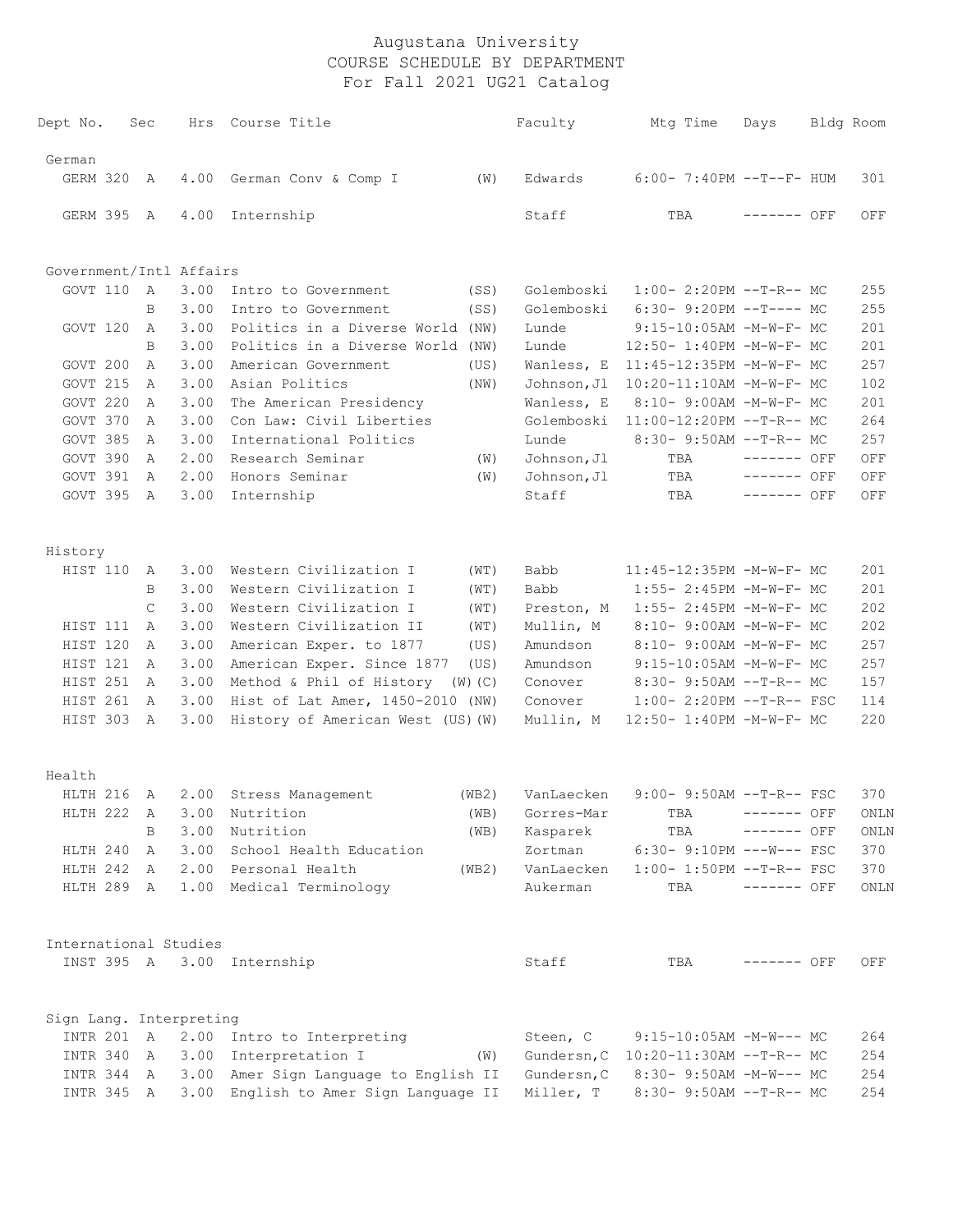| Dept No.                | Sec          | Hrs  | Course Title                              | Faculty     | Mtg Time                             | Days         | Bldg Room |
|-------------------------|--------------|------|-------------------------------------------|-------------|--------------------------------------|--------------|-----------|
| Journalism              |              |      |                                           |             |                                      |              |           |
| <b>JOUR 095</b>         | A            | 1.00 | Journalism Participation                  |             |                                      |              |           |
|                         |              |      | <b>MIRROR</b>                             | Miller, J   | TBA                                  | ------- OFF  | OFF       |
|                         | B            | 1.00 | <b>EDDA</b>                               | Blank-Libr  | TBA                                  | ------- OFF  | OFF       |
| <b>JOUR 115</b>         | A            | 3.00 | News Reporting & Writing<br>(W)           | Gale, D.    | 9:15-10:05AM -M-W-F- HUM             |              | 302       |
| <b>JOUR 243</b>         | A            | 3.00 | Editorial Skills                          | Miller, J   | 12:50- 1:40PM -M-W-F- CVA            |              | 181A      |
| <b>JOUR 302</b>         | A            | 3.00 | Ethics & Law of the Press                 | Blank-Libr  | 1:55- 2:45PM -M-W-F- HUM             |              | 302       |
| <b>JOUR 315</b>         | A            | 3.00 | Newspaper Writ: Crit/Edit<br>(W)          | Miller, J   | 11:00-12:20PM --T-R-- HUM            |              | 103       |
| <b>JOUR 495</b>         | A            | 4.00 | Internship                                | Staff       | TBA                                  | $------$ OFF | OFF       |
| Mathematics             |              |      |                                           |             |                                      |              |           |
| MATH 130 A              |              | 3.00 | Numbers & Operation for Teachers          | Olimb, C    | 9:15-10:05AM -M-W-F- FSC             |              | 373       |
| MATH 140                | A            | 3.00 | Quantitative Reasoning<br>(MT)            | Erickson, L | 8:10- 9:00AM -M-W-F- FSC             |              | 370       |
|                         | B            | 3.00 | Quantitative Reasoning<br>(MT)            | Erickson, L | 9:15-10:05AM -M-W-F- FSC             |              | 370       |
| MATH 150                | $\mathsf{A}$ | 4.00 | Pre-Calculus<br>(MT)                      | Regas, K    | 12:50- 1:40PM -MTW-F- FSC            |              | 374       |
| MATH 151                | A            | 4.00 | Calculus I<br>(MT)                        | Perry       | 8:10- 9:00AM -MTW-F- FSC             |              | 373       |
|                         | B            | 4.00 | Calculus I<br>(MT)                        | Perry       | 11:45-12:35PM -MTW-F- FSC            |              | 374       |
| MATH 152                | A            | 4.00 | Calculus II                               | Gregg, M    | 8:10- 9:00AM -MTW-F- FSC             |              | 371       |
| MATH 200                | $\mathbb{A}$ | 3.00 | Foundations of Mathematics                | Perry       | 12:50- 1:40PM -M-W-F- FSC            |              | 214       |
| MATH 310                | $\mathbb{A}$ | 3.00 | Differential Equations                    | Erickson, L | 12:50- 1:40PM -M-W-F- FSC            |              | 116       |
| MATH 315                | $\mathbb{A}$ | 3.00 | Probability and Statistics                | Rajapaksha  | 9:15-10:05AM -M-W-F- FSC             |              | 371       |
| MATH 327                | A            | 3.00 | Math Foundations of Data Science          | Olimb, C    | 10:20-11:10AM -M-W-F- FSC            |              | 373       |
| MATH 350                | A            | 3.00 | Real Analysis                             | Gregg, M    | 11:00-12:20PM --T-R-- FSC            |              | 116       |
| MATH 399 A              |              | 4.00 | Independent Study                         | Perry       | TBA                                  | $------$ OFF | OFF       |
| Medical Hum & Societies |              |      |                                           |             |                                      |              |           |
| MDHS 200                | A            | 3.00 | Intro to Medical Humanities               | Swanstrom   | 8:30- 9:50AM --T-R-- HUM             |              | 103       |
| MDHS 395                | A            | 1.00 | Med Hum Internship in Context             | Staff       | TBA                                  | $------$ OFF | OFF       |
| MDHS 399 A              |              | 3.00 | Med Hum Research in Context               | Pederson, A | TBA                                  | $------$ OFF | OFF       |
| Media Studies           |              |      |                                           |             |                                      |              |           |
| MDST 110 A              |              |      | 3.00 Media and Society<br>(SS)            | McCollough  | 1:55- 2:45PM -M-W-F- HUM             |              | 331       |
|                         |              |      | MDST 150 A 3.00 Introduction to New Media | McCollough  | $1:00-2:20PM -T-R--HUM$              |              | 331       |
| MDST 395 A              |              |      | 4.00 Internship                           | McCollough  | TBA                                  | $------$ OFF | OFF       |
| Music                   |              |      |                                           |             |                                      |              |           |
| MUSI 095 A              |              |      | 1.00 Music Ensemble:<br>Augustana Choir   | Nesheim     | 3:55- 5:10PM -MTWR-- HUM             |              | 173       |
|                         | B            |      | 1.00 University Chorale                   | Svenningsn  | 3:00- 3:50PM -MTW-F- CHPL            |              |           |
|                         | $\mathsf{C}$ | 1.00 | Northlanders Jazz Band                    |             | Hanegan, B 11:45-12:50PM -M-W-F- HUM |              | 168       |
|                         | D            |      | 1.00 Angelus                              | Grevlos, L  | 3:00- 3:50PM -MTW-F- HUM             |              | 173       |
|                         | Е            |      | 1.00 Augustana Concert Band               | Unger       | 4:00- 5:30PM -M-WR-- HUM             |              | 168       |
|                         | K            |      | 1.00 Orchestra (Woods, Brass, Perc)       | Fortner     | 6:30- 9:00PM U------ HUM             |              | 168       |
|                         |              |      |                                           | Fortner     | $3:00-4:30PM --T--- HUM$             |              | 168       |
|                         | L            |      | 1.00 Orchestra (Strings)                  | Fortner     | 6:30- 9:00PM U------ HUM             |              | 168       |
|                         |              |      |                                           | Fortner     | $3:00-4:30PM --T--- HUM$             |              | 168       |
|                         |              |      |                                           | Fortner     | $3:00-4:30PM$ ---W--- HUM            |              | 177       |
| MUSI 096 C              |              | 1.00 | Chamber Music:                            |             |                                      |              |           |
|                         |              |      | Saxophone Quintet                         | Hanegan, B  | TBA                                  | $------$ HUM | 155       |
|                         | D            |      | 1.00 Chamber Orchestra                    | Fortner     | 4:00- 5:00PM -M----- HUM             |              | 177       |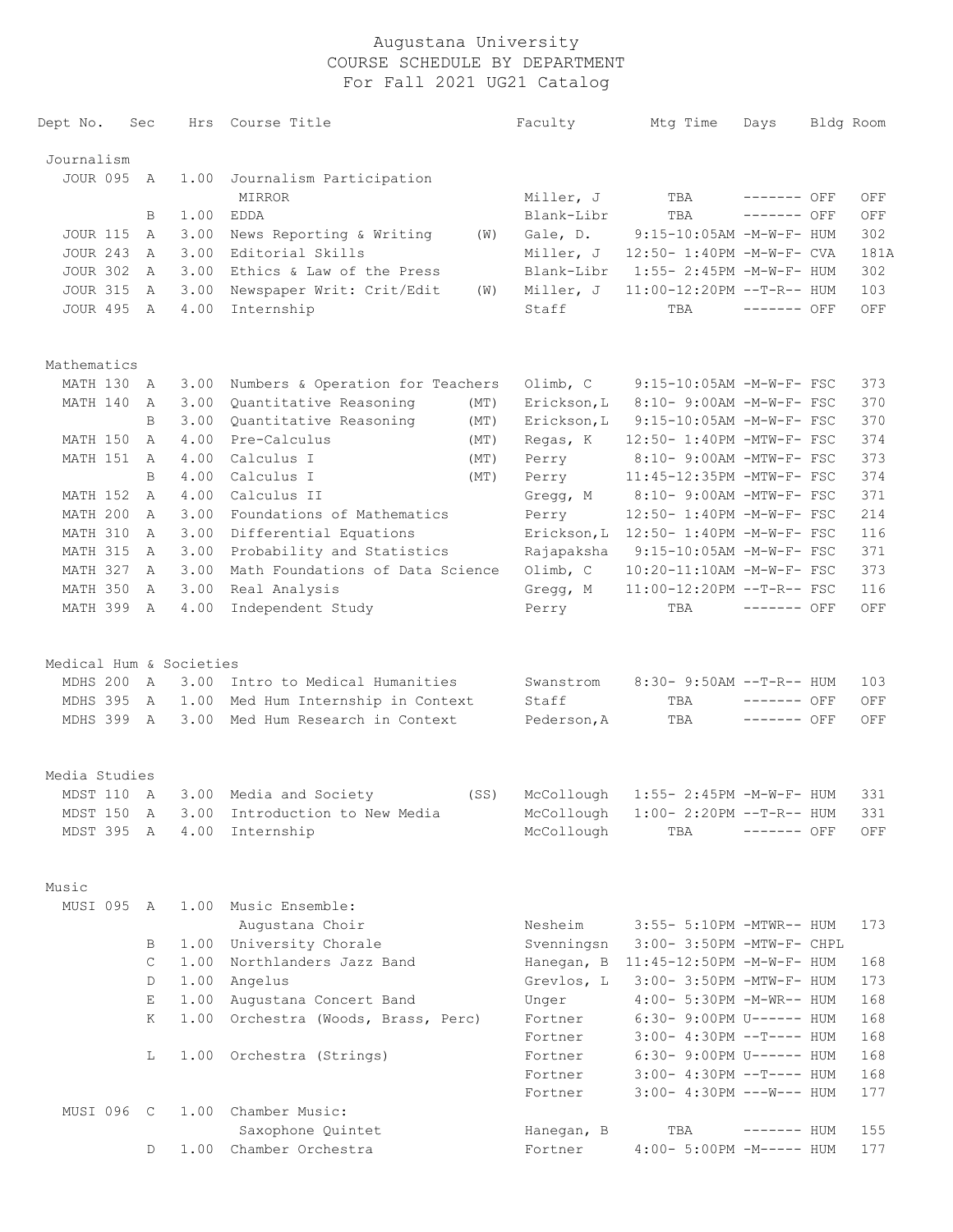| Dept No.             | Sec |              | Hrs          | Course Title                                            |      | Faculty             | Mtg Time                                              | Days         | Bldg Room            |
|----------------------|-----|--------------|--------------|---------------------------------------------------------|------|---------------------|-------------------------------------------------------|--------------|----------------------|
|                      |     | Е            | 1.00         | Woodwind Choir                                          |      | Larson, A           | 4:30- 5:20PM --T---- HUM                              |              | 168                  |
|                      |     | F            | 1.00         | Flute Choir                                             |      | Cedeno              | 3:00- 3:50PM -M----- HUM                              |              | 177                  |
|                      |     | Η            | 1.00         | Woodwind Quintet                                        |      | Hanegan, B          | TBA                                                   | $------$ HUM | 168                  |
|                      |     | I.           | 1.00         | Percussion Ensemble                                     |      | Sailer, D           | 2:00- 3:30PM -M----- HUM                              |              | 168                  |
|                      |     | Κ            | 1.00         | Trombone Choir                                          |      | Roseth              | 4:30- 5:30PM --T---- HUM                              |              | 177                  |
|                      |     | L            | 1.00         | String Quartet                                          |      | Lin, YiChun         | TBA                                                   | $------$ HUM |                      |
|                      |     | Ν            | 1.00         | Northlanders Jazz Combo                                 |      | Hanegan, B          | 5:30- 6:30PM ---W--- HUM                              |              | 177                  |
|                      |     | Q            | 1.00         | Drum Line                                               |      | Sailer, D           | $3:00-4:00PM$ -----F- HUM                             |              | 168                  |
|                      |     | R            | 1.00         | Pop Ensemble                                            |      | Reinartz            | TBA                                                   | $------$ HUM |                      |
| MUSI 097             |     | B            | 1.00         | Chamber Music Ensemble:<br>Brass Choir                  |      | Unger               | $6:00-7:00PM -T--- HUM$                               |              | 177                  |
| MUSI 098 A           |     |              | 1.00         | Marching Band                                           |      | Unger               | $6:15-7:45PM -M-WRF- HUM$                             |              |                      |
|                      |     |              |              |                                                         |      | Sailer, D           |                                                       |              |                      |
|                      |     |              |              |                                                         |      | Hayward, A          |                                                       |              |                      |
| MUSI 108 A           |     |              | 1.00         | Vocal Lab                                               |      |                     | $9:45-10:35AM$ ---W--- HUM                            |              | 173                  |
| MUSI 110             |     |              | 3.00         |                                                         |      | Svenningsn          | TBA                                                   | ------- OFF  |                      |
| MUSI 118             | A   |              | 3.00         | The Understanding of Music<br>Blues, Jazz, and Rock     | (A)  | Andrews, R          | 11:00-12:20PM --T-R-- HUM                             |              | ONLN<br>168          |
| MUSI 120             | A   |              | 2.00         |                                                         | (US) | Hanegan, B<br>Li, S |                                                       |              | 145                  |
|                      | A   |              |              | Music Theory I                                          | (A)  |                     | 12:50- 1:40PM -M-W-F- HUM<br>$1:00-1:50PM --T-R--HUM$ |              |                      |
| MUSI 120L A          |     |              | 1.00         | Aural Skills Lab                                        | (A)  | Svenningsn          |                                                       |              | 145                  |
| MUSI 152<br>MUSI 161 | A   |              | 1.00<br>1.00 | Beginning Class Piano I<br>Private Instruction: Strings |      | Schempp, M          | 8:00- 8:50AM --T-R-- HUM                              |              | 146                  |
|                      | A   |              |              | Violin - 30 min.                                        |      |                     | TBA                                                   |              |                      |
|                      |     |              | 1.00         | Viola - 30 min.                                         |      | Modzelewsk          | TBA                                                   | ------- HUM  | $\overline{4}$<br>11 |
|                      |     | B            | 1.00         | Viola - 50 min.                                         |      | Lin, YiChun         |                                                       | ------- HUM  | 11                   |
|                      |     | ΒM           | 1.00         |                                                         |      | Lin, YiChun         | $3:00-3:50PM$ ----R-- HUM                             |              |                      |
|                      |     | $\mathsf{C}$ | 1.00         | Violoncello - 30 min.                                   |      | Erhard              | TBA                                                   | $------$ HUM | 152                  |
|                      |     | CM           |              | Violoncello - 50 min.                                   |      | Erhard              | $3:00-3:50PM$ ----R-- HUM                             |              | 152                  |
|                      |     | D            | 1.00         | Bass - 30 min.                                          |      | Casey, J            | TBA                                                   | ------- HUM  | 145                  |
|                      |     | DM           | 1.00         | Bass $-50$ min.                                         |      | Casey, J            | 3:00- 3:50PM ----R-- HUM                              |              | 145                  |
|                      |     | Е            | 1.00         | Guitar - 30 min.                                        |      | Gundersn, G         | TBA                                                   | ------- HUM  | 34                   |
|                      |     | EМ           | 1.00         | Guitar - 50 min.                                        |      | Gundersn, G         | 3:00- 3:50PM ----R-- HUM                              |              | 34                   |
|                      |     | $F^-$        | 1.00         | $Harp - 30 min.$                                        |      | Vorhes, A           | TBA                                                   | ------- HUM  | 161                  |
|                      |     | FM           | 1.00         | $Harp - 50 min.$                                        |      | Vorhes, A           | 3:00- 3:50PM ----R-- HUM                              |              | 161                  |
|                      |     | G            | 1.00<br>1.00 | Violin - 30 min.                                        |      | Lin, YiChun         | TBA                                                   | $------$ HUM | 5                    |
|                      |     | GМ           |              | Violin - 50 min.                                        |      | Lin, YiChun         | $3:00-3:50PM$ ----R-- HUM                             |              | 5                    |
|                      |     | HМ           | 1.00         | Bass-50 min.                                            |      | Reinartz            | 3:00- 3:50PM ----R-- HUM                              |              | 152                  |
|                      |     |              |              | I 1.00 Violin - 30 min.                                 |      | Peters, M           | $3:00-3:50PM$ ----R-- HUM                             |              |                      |
| MUSI 162 A           |     |              |              | 1.00 Private Instruction: Woodwinds<br>Flute $-30$ min. |      |                     |                                                       |              |                      |
|                      |     |              |              |                                                         |      | Masek, P            | TBA                                                   | $------$ HUM | 158                  |
|                      |     | AΜ           |              | $1.00$ Flute - 50 min.                                  |      | Masek, P            | 3:00- 3:50PM ----R-- HUM                              |              | 158                  |
|                      |     | B            | 1.00         | Oboe $-30$ min.                                         |      | Paul, J             | TBA                                                   | $------$ HUM | 7                    |
|                      |     | BМ           | 1.00         | Oboe $-50$ min.                                         |      | Paul, J             | 3:00- 3:50PM ----R-- HUM                              |              | $7^{\circ}$          |
|                      |     | $\mathsf{C}$ | 1.00         | Clarinet - 30 min.                                      |      | Hill, C             | TBA                                                   | $------$ HUM | 157                  |
|                      |     | CM           | 1.00         | Clarinet - 50 min.                                      |      | Hill, C             | 3:00- 3:50PM ----R-- HUM                              |              | 157                  |
|                      |     | D            | 1.00         | Bassoon - 30 min.                                       |      | Tomkins, J          | TBA                                                   | $------$ HUM | 7                    |
|                      |     | DM           | 1.00         | Bassoon - 50 min.                                       |      | Tomkins, J          | 3:00- 3:50PM ----R-- HUM                              |              | 7 <sup>7</sup>       |
|                      |     | Е            | 1.00         | Saxophone - 30 min.                                     |      | Paul, J             | TBA                                                   | $------$ HUM | 155                  |
|                      |     | EМ           | 1.00         | Saxophone - 50 min.                                     |      | Hanegan, B          | 3:00- 3:50PM ----R-- HUM                              |              | 155                  |
| MUSI 162A A          |     |              | 1.00         | Private Instruction: Woodwinds                          |      |                     |                                                       |              |                      |
|                      |     |              |              | Clarinet - 30 min.                                      |      | Larson, A           | TBA                                                   | ------- HUM  | 157                  |
| MUSI 163 A           |     |              |              | 1.00 Private Instruction: Brass Winds                   |      |                     |                                                       |              |                      |
|                      |     |              |              | Horn $-30$ min.                                         |      | Carlson, A          | TBA                                                   | ------- HUM  | 10                   |
|                      |     | AΜ           | 1.00         | $Horn - 50 min.$                                        |      | Carlson, A          | $3:00-3:50PM$ ----R-- HUM                             |              | 10                   |
|                      |     | B            | 1.00         | Trumpet - 30 min.                                       |      | Olson, S            | TBA                                                   | $------$ HUM | 10                   |
|                      |     | ВM           | 1.00         | Trumpet - 50 min.                                       |      | Olson, S            | 3:00- 3:50PM ----R-- HUM                              |              | 10                   |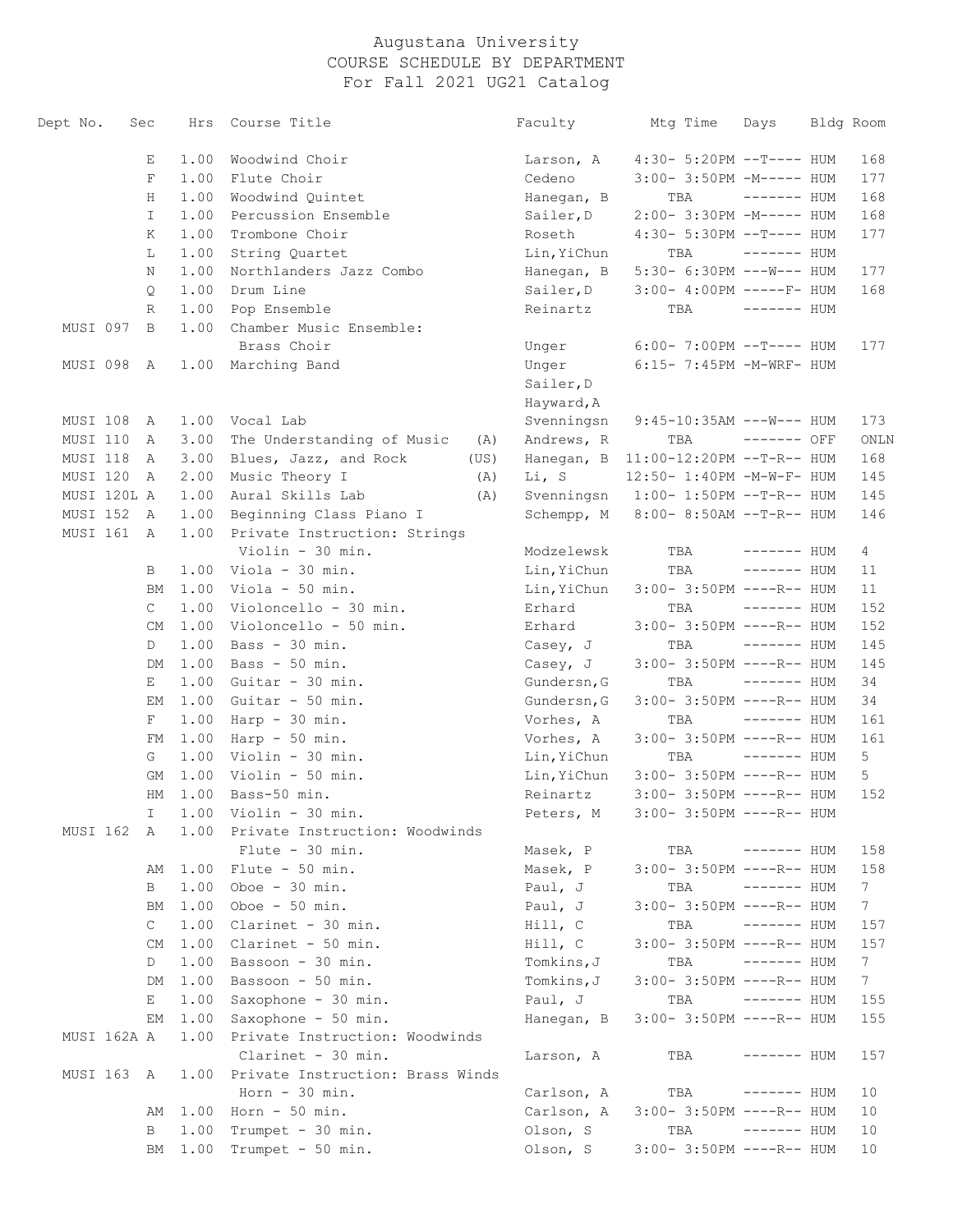| Dept No.    | Sec          | Hrs  | Course Title                          | Faculty     | Mtg Time                     | Days         | Bldg Room |
|-------------|--------------|------|---------------------------------------|-------------|------------------------------|--------------|-----------|
|             | C            | 1.00 | Trombone - 30 min.                    | Roseth      | TBA                          | ------- HUM  | 13        |
|             | <b>CM</b>    | 1.00 | Trombone - 50 min.                    | Roseth      | 3:00- 3:50PM ----R-- HUM     |              | 13        |
|             | D            | 1.00 | Euphonium - 30 min.                   | Roseth      | TBA                          | $------$ HUM | 13        |
|             | DM           | 1.00 | Euphonium - 50 min.                   | Roseth      | 3:00- 3:50PM ----R-- HUM     |              | 13        |
|             | Е            | 1.00 | Tuba - 30 min.                        | Andersen, M | TBA                          | $------$ HUM | 10        |
|             | ΕM           | 1.00 | Tuba - $50$ min.                      | Andersen, M | $3:00-3:50PM$ ----R-- HUM    |              | 10        |
| MUSI 164    | A            | 1.00 | Private Instruction: Percussion       |             |                              |              |           |
|             |              |      | Percussion - 30 min.                  | Sailer, D   | TBA                          | $------$ HUM | 144       |
|             | AΜ           | 1.00 | Percussion - 50 min.                  | Sailer, D   | 3:00- 3:50PM ----R-- HUM     |              | 144       |
| MUSI 165    | A            | 1.00 | Private Instruction: Piano            |             |                              |              |           |
|             |              |      | Piano - 30 min.                       | Li, S       | TBA                          | $------$ HUM | 159       |
|             | AΜ           | 1.00 | Piano - 50 min.                       | Li, S       | 3:00- 3:50PM ----R-- HUM     |              | 159       |
|             | B            | 1.00 | Piano - 30 min.                       | Schempp, M  | TBA                          | $------$ HUM | 150       |
|             | ВM           | 1.00 | Piano - 50 min.                       | Schempp, M  | TBA                          | ------- HUM  | 150       |
| MUSI 166    | A            | 1.00 | Private Instruction: Keyboard         |             |                              |              |           |
|             |              |      | Organ - 30 min.                       | Schempp, M  | TBA                          | $------$ HUM | 150       |
|             | AΜ           | 1.00 | Organ - 50 min.                       | Schempp, M  | 3:00- 3:50PM ----R-- HUM     |              | 150       |
|             | B            | 1.00 | Harpsichord - 30 min.                 | Schempp, M  | TBA                          | $------$ HUM | 150       |
|             | BМ           | 1.00 | Harpsichord - 50 min.                 | Schempp, M  | 3:00- 3:50PM ----R-- HUM     |              | 150       |
| MUSI 167    | A            | 1.00 | Private Instruction: Voice            |             |                              |              |           |
|             |              |      | Voice - 30 min.                       | Staff       | TBA                          | ------- OFF  | OFF       |
|             | AΜ           | 1.00 | Voice - 50 min.                       | Staff       | 3:00- 5:00PM ----R-- HUM     |              |           |
|             | B            | 1.00 | Voice - 30 min.                       | Grevlos, L  | TBA                          | ------- HUM  | 139       |
|             | ВM           | 1.00 | Voice - 50 min.                       | Grevlos, L  | 3:00- 3:50PM ----R-- HUM     |              | 139       |
|             | $\mathsf{C}$ | 1.00 | Voice - 30 min.                       | Schreck, J  | TBA                          | $------$ HUM | 153       |
|             | <b>CM</b>    | 1.00 | Voice - 50 min.                       | Schreck, J  | 3:00- 3:50PM ----R-- HUM     |              | 153       |
|             | D            | 1.00 | Voice - 30 min.                       | Campbell    | TBA                          | $------$ HUM | 45        |
|             | DM           | 1.00 | Voice - 50 min.                       | Campbell    | 3:00- 3:50PM ----R-- HUM     |              | 45        |
|             | Е            | 1.00 | Voice - 30 min.                       | Svenningsn  | TBA                          | $------$ HUM | 140       |
|             | EМ           | 1.00 | Voice - 50 min.                       | Svenningsn  | 3:00- 3:50PM ----R-- HUM     |              | 140       |
|             | F            | 1.00 | Voice - 30 min.                       | Barnard, M  | TBA                          | $------$ HUM | 153       |
|             | FΜ           | 1.00 | Voice - 50 min.                       | Barnard, M  | 3:00- 3:50PM ----R-- HUM     |              | 153       |
|             | G            | 1.00 | Voice - 30 min.                       | Nesheim     | TBA                          | $------$ HUM | 136       |
|             | GМ           | 1.00 | Voice - 50 min.                       | Nesheim     | 3:00- 3:50PM ----R-- HUM     |              | 136       |
| MUSI 191    | A            | 3.00 | Intro to Music Technology             | Jibben, S   | 1:55- 2:45PM -M-W-F- HUM     |              | 146       |
|             | $\mathbf{B}$ |      | 3.00 Intro to Music Technology        | Jibben, S   | $8:10-9:00$ AM $-M-W-F-$ HUM |              | 146       |
| MUSI 210    | A            | 3.00 | Music Hist & Lit to 1750<br>(WT)      | Grevlos, L  | 11:00-12:20PM --T-R-- HUM    |              | 145       |
| MUSI 214    | A            | 3.00 | MusHist/Lit-NonWest<br>(W) & (NW)     | Vorhes, A   | $1:00-2:20PM -T-R--HUM$      |              | 226       |
| MUSI 220    | A            | 2.00 | Music Theory III                      | Li, S       | 1:55- 2:45PM -M-W-F- HUM     |              | 145       |
| MUSI 220L A |              | 1.00 | Aural Skills III                      | Svenningsn  | 2:00- 2:50PM --T-R-- HUM     |              | 145       |
| MUSI 250    | A            | 2.00 | Brass Pedagogy & Performance          | Chang, K    | 8:30- 9:50AM --T-R-- HUM     |              | 168       |
| MUSI 310    | A            | 3.00 | Secondary Instrumental Methods        | Hayward, A  | 12:50- 1:40PM -M-W-F- HUM    |              | 168       |
| MUSI 311    | A            | 3.00 | Secondary Choral Methods              | Nesheim     | 12:50- 1:40PM -M-W-F- HUM    |              | 173       |
| MUSI 321    | A            | 3.00 | Instrumentation & Arranging           | Hayward, A  | $1:00-2:20PM -T-R--HUM$      |              | 146       |
| MUSI 336    | A            | 3.00 | Vocal Pedagogy                        | Grevlos, L  | $9:15-10:05AM -M-W-F- HUM$   |              | 145       |
| MUSI 361    | AΜ           | 1.00 | Private Instruction: Strings          |             |                              |              |           |
|             |              |      | Violin - 50 min.                      | Modzelewsk  | $3:00-3:50PM$ ----R-- HUM    |              | 4         |
|             | AR           | 1.00 | Violin - 50 min. (degree recital)     | Modzelewsk  | $3:00-3:50PM$ ----R-- HUM    |              | 4         |
|             | ВM           | 1.00 | Viola - 50 min.                       | Lin, YiChun | $3:00-3:50PM$ ----R-- HUM    |              | 11        |
|             | BR           | 1.00 | Viola - 50 min. (degree recital)      | Lin, YiChun | $3:00-3:50PM$ ----R-- HUM    |              | 11        |
|             | CM           | 1.00 | Violoncello - 50 min.                 | Erhard      | $3:00-3:50PM$ ----R-- HUM    |              | 152       |
|             | CR           |      | 1.00 Violoncello-50min degree recital | Erhard      | $3:00-3:50PM$ ----R-- HUM    |              | 152       |
|             | DM           | 1.00 | Bass - 50 min.                        | Casey, J    | $3:00-3:50PM$ ----R-- HUM    |              | 145       |
|             | DR           | 1.00 | Bass - 50 min (degree recital)        | Casey, J    | 3:00- 3:50PM ----R-- HUM     |              | 145       |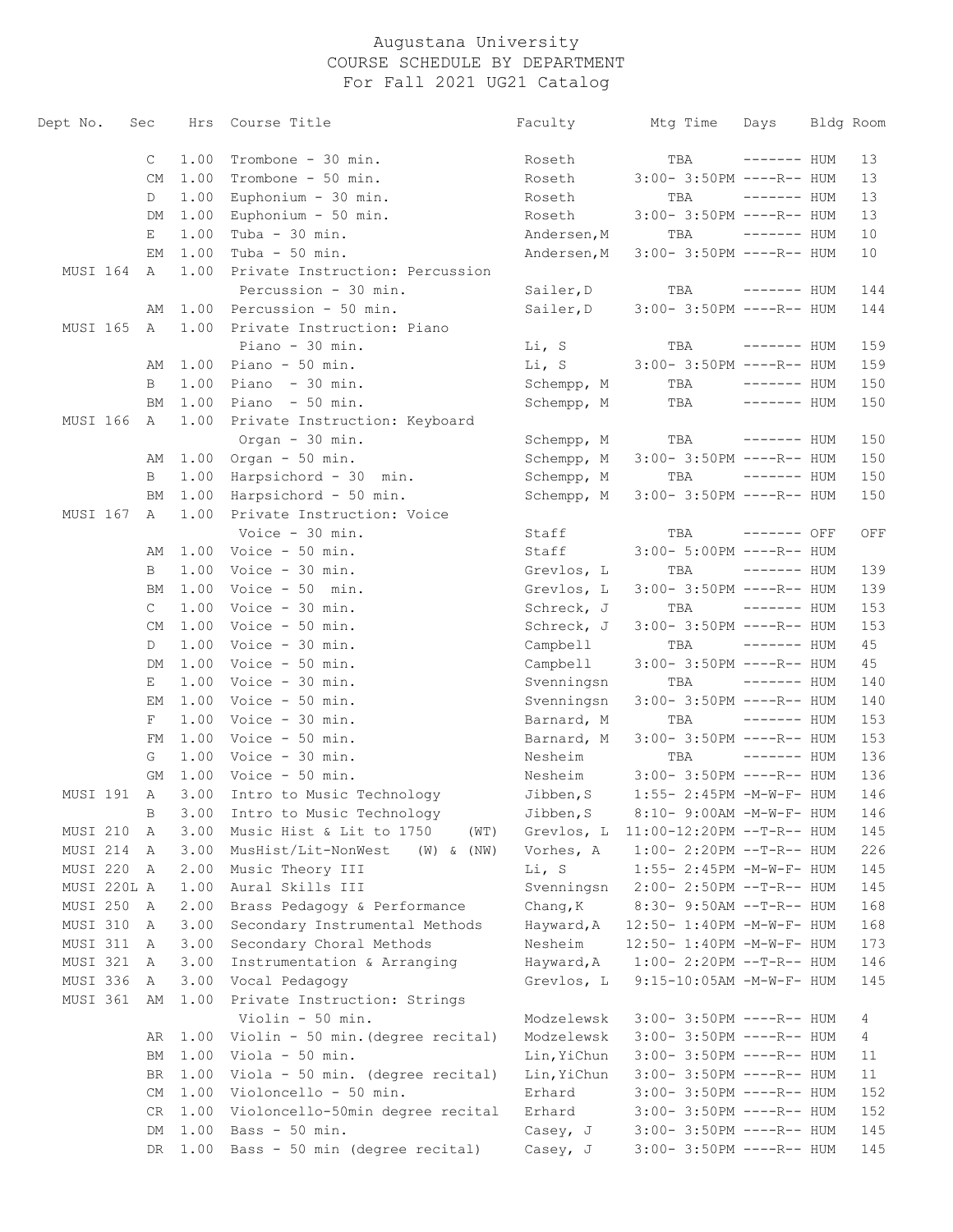| Dept No. | Sec      |              | Hrs Course Title                                                             | Faculty                  | Mtg Time | Days                                                 | Bldg Room             |
|----------|----------|--------------|------------------------------------------------------------------------------|--------------------------|----------|------------------------------------------------------|-----------------------|
|          |          |              |                                                                              |                          |          |                                                      |                       |
|          | FM       | 1.00         | $Harp - 50 min.$                                                             | Vorhes, A                |          | 3:00- 3:50PM ----R-- HUM                             | 161                   |
|          | FR       | 1.00         | Harp - 50 min (degree recital)                                               | Vorhes, A                |          | 3:00- 3:50PM ----R-- HUM                             | 161                   |
|          | GM       | 1.00         | Violin - 50 min.                                                             | Lin, YiChun              |          | 3:00- 3:50PM ----R-- HUM                             | 5                     |
|          | GR       | 1.00         | Violin-50 min (degree recital)                                               | Lin, YiChun              |          | 3:00- 3:50PM ----R-- HUM                             | 5                     |
| MUSI 362 | AΜ       | 1.00         | Private Instruction: Woodwinds                                               |                          |          |                                                      |                       |
|          |          |              | Flute $-50$ min.                                                             | Masek, P                 |          | 3:00- 3:50PM ----R-- HUM                             | 158                   |
|          | AR       | 1.00         | Flute-50 min. (degree recital)                                               | Masek, P                 |          | 3:00- 5:00PM ----R-- HUM                             | 158                   |
|          | ВM       | 1.00         | Oboe $-50$ min.                                                              | Paul, J                  |          | 3:00- 3:50PM ----R-- HUM                             | 7 <sup>7</sup>        |
|          | BR       | 1.00         | Oboe-50 min. (degree recital)                                                | Paul, J                  |          | 3:00- 5:00PM ----R-- HUM                             | $7\phantom{.0}$       |
|          | CM       | 1.00         | Clarinet - 50 min.                                                           | Hill, C                  |          | 3:00- 3:50PM ----R-- HUM                             | 157                   |
|          | CR       | 1.00         | Clarinet-50 min (degree recital)                                             | Hill, C                  |          | 3:00- 3:50PM ----R-- HUM                             | 157<br>7 <sup>7</sup> |
|          | DM       | 1.00         | Bassoon - 50 min.                                                            | Tomkins, J               |          | 3:00- 3:50PM ----R-- HUM                             | $7\phantom{.0}$       |
|          | DR       | 1.00<br>1.00 | Bassoon-50 min (degree recital)                                              | Tomkins, J               |          | 3:00- 3:50PM ----R-- HUM<br>3:00- 3:50PM ----R-- HUM |                       |
|          | EМ       | 1.00         | Saxophone - 50 min.<br>Saxophone-50 min(degree recital)                      | Hanegan, B<br>Hanegan, B |          | 3:00- 3:50PM ----R-- HUM                             | 155                   |
| MUSI 363 | ER<br>AΜ | 1.00         | Private Instruction: Brass Winds                                             |                          |          |                                                      | 155                   |
|          |          |              | Horn $-50$ min.                                                              | Carlson, A               |          | $3:00-3:50PM$ ----R-- HUM                            | 10                    |
|          | AR       | 1.00         | Horn-50 min. (degree recital)                                                | Carlson, A               |          | 3:00- 3:50PM ----R-- HUM                             | 10                    |
|          | ВM       | 1.00         | Trumpet - 50 min.                                                            | Olson, S                 |          | 3:00- 3:50PM ----R-- HUM                             | 10                    |
|          | BR       | 1.00         | Trumpet-50 min (degree recital)                                              | Olson, S                 |          | 3:00- 3:50PM ----R-- HUM                             | 10                    |
|          | СM       | 1.00         | Trombone - 50 min.                                                           | Roseth                   |          | 3:00- 3:50PM ----R-- HUM                             | 13                    |
|          | CR       | 1.00         | Trombone-50 min (degree recital)                                             | Roseth                   |          | 3:00- 3:50PM ----R-- HUM                             | 13                    |
|          | DM       | 1.00         | Euphonium - 50 min.                                                          | Roseth                   |          | 3:00- 3:50PM ----R-- HUM                             | 13                    |
|          | DR       | 1.00         | Euphonium-50min(degree recital)                                              | Roseth                   |          | 3:00- 3:50PM ----R-- HUM                             | 13                    |
|          | EМ       | 1.00         | Tuba - 50 min.                                                               | Andersen, M              |          | 3:00- 3:50PM ----R-- HUM                             | 10                    |
|          | ER       | 1.00         | Tuba - 50 min. (degree recital)                                              | Andersen, M              |          | 3:00- 3:50PM ----R-- HUM                             | 10                    |
| MUSI 364 | AΜ       | 1.00         | Private Instruction: Percussion                                              |                          |          |                                                      |                       |
|          |          |              | Percussion - 50 min.                                                         | Sailer, D                |          | 3:00- 3:50PM ----R-- HUM                             | 144                   |
| MUSI 365 | AΜ       | 1.00         | Private Instruction: Piano                                                   |                          |          |                                                      |                       |
|          |          |              | Piano - $50$ min.                                                            | Li, S                    |          | 3:00- 3:50PM ----R-- HUM                             | 159                   |
|          | AR       | 1.00         | Piano - 50 min. (degree recital)                                             | Li, S                    |          | 3:00- 3:50PM ----R-- HUM                             | 159                   |
| MUSI 366 | AΜ       | 1.00         | Private Instruction: Keyboard                                                |                          |          |                                                      |                       |
|          |          |              | Organ - 50 min.                                                              | Schempp, M               |          | $3:00-3:50PM$ ----R-- HUM                            | 150                   |
|          | AR       | 1.00         | Organ - 50 min. (degree recital)                                             | Schempp, M               |          | $3:00-3:50PM$ ----R-- HUM                            | 150                   |
|          | ВM       | 1.00         | Harpsichord - 50 min.                                                        | Schempp, M               |          | 3:00- 3:50PM ----R-- HUM                             | 150                   |
|          |          |              | BR 1.00 Harpsichord-50min (degree recital Schempp, M 3:00-3:50PM ----R-- HUM |                          |          |                                                      | 150                   |
| MUSI 367 |          |              | AM 1.00 Private Instruction: Voice                                           |                          |          |                                                      |                       |
|          |          |              | Voice - 50 min.                                                              | Staff                    |          | $3:00-3:50PM$ ----R-- HUM                            |                       |
|          | ВM       |              | $1.00$ Voice - 50 min.                                                       | Grevlos, L               |          | $3:00-3:50PM$ ----R-- HUM                            | 139                   |
|          | BR.      |              | 1.00 Voice - 50 min. (degree recital)                                        | Grevlos, L               |          | $3:00-3:50PM$ ----R-- HUM                            | 139                   |
|          | CM       |              | $1.00$ Voice - 50 min.                                                       | Schreck, J               |          | $3:00-3:50PM$ ----R-- HUM                            | 153                   |
|          | CR       | 1.00         | Voice - 50 min. (degree recital)                                             | Schreck, J               |          | $3:00-3:50PM$ ----R-- HUM                            | 153                   |
|          | DM       |              | $1.00$ Voice - 50 min.                                                       | Campbell                 |          | $3:00-3:50PM$ ----R-- HUM                            | 45                    |
|          | DR.      |              | 1.00 Voice - 50 min. (degree recital)                                        | Campbell                 |          | 3:00- 3:50PM ----R-- HUM                             | 45                    |
|          | EМ       |              | $1.00$ Voice - 50 min.                                                       | Svenningsn               |          | $3:00-3:50PM$ ----R-- HUM                            | 140                   |
|          | ER       |              | 1.00 Voice - 50 min. (degree recital)                                        | Svenningsn               |          | $3:00-3:50PM$ ----R-- HUM                            | 140                   |
|          | GM       |              | $1.00$ Voice - 50 min.                                                       | Nesheim                  |          | $3:00-3:50PM$ ----R-- HUM                            | 136                   |
|          | GR       |              | 1.00 Voice - 50 min. (degree recital)                                        | Nesheim                  |          | 3:00- 3:50PM ----R-- HUM                             | 136                   |
|          |          |              |                                                                              |                          |          |                                                      |                       |

 Native American Studies NAST 320 A 3.00 Native American Social Sys (NW) Bunger 6:00- 9:00PM -M----- MC 202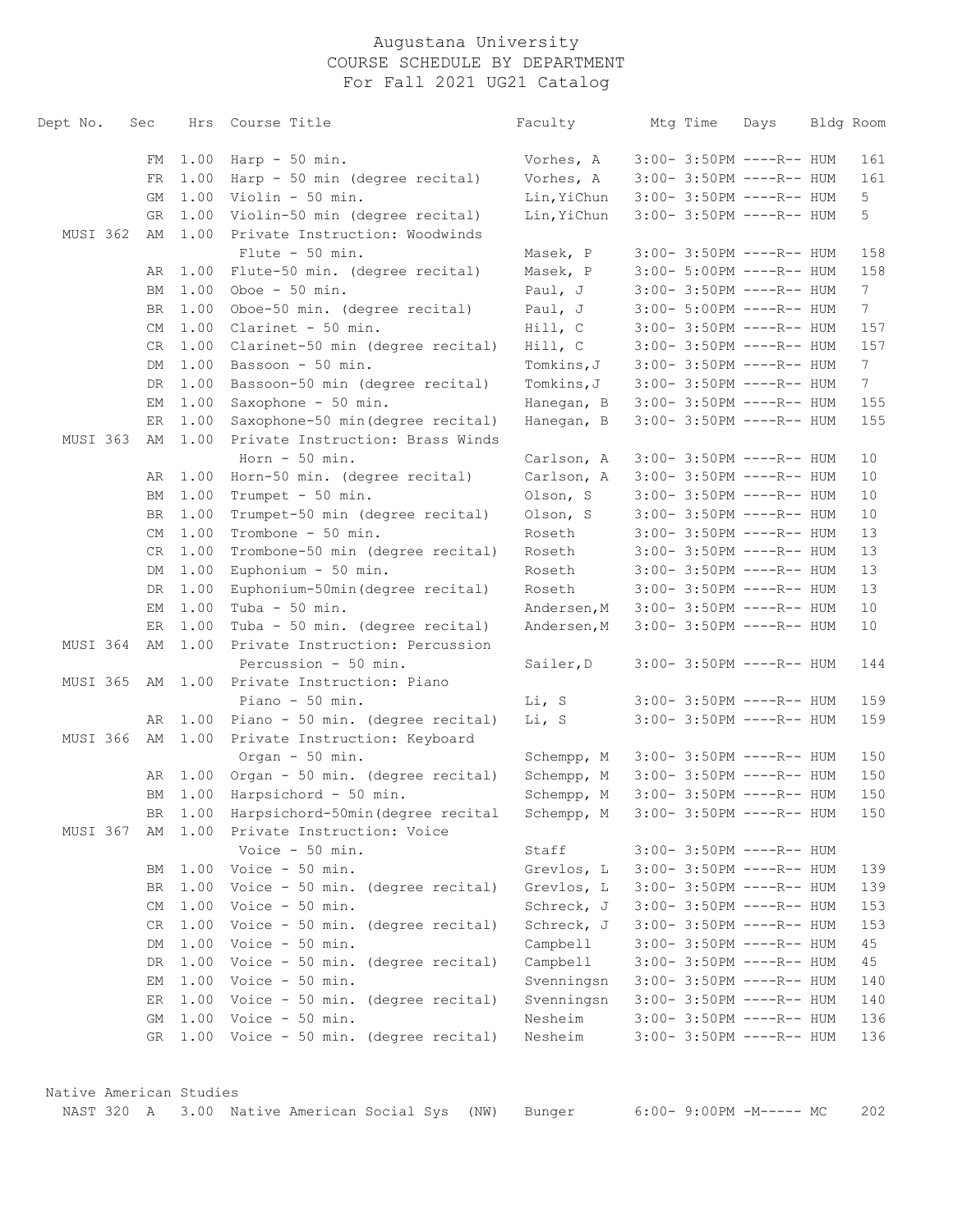| Dept No.        | Sec |              |         | Hrs Course Title                      | Faculty              | Mtg Time                     | Days            | Bldg Room |
|-----------------|-----|--------------|---------|---------------------------------------|----------------------|------------------------------|-----------------|-----------|
| Nursing         |     |              |         |                                       |                      |                              |                 |           |
| <b>NURS 200</b> |     | А            | 3.00    | Foundation of Nursing Practice I      | Nelson, Mry          | 8:10- 9:00AM -M-W-F- FSC     |                 | 270       |
|                 |     | B            | 3.00    | Foundation of Nursing Practice I      | Nelson, Mry          | 9:15-10:05AM -M-W-F- FSC     |                 | 270       |
| NURS 324        |     | $\mathbb{A}$ | 3.00    | Health Assessment & Nutrition         | Barthle              | 8:10- 9:00AM -M-W--- FSC     |                 | 268       |
|                 |     |              |         |                                       | Barthle              | 8:10- 9:00AM -----F- FSC     |                 | 268       |
|                 |     |              |         |                                       | Karel, B             |                              |                 |           |
|                 |     | В            | 3.00    | Health Assessment & Nutrition         | Barthle              | 9:15-10:05AM -M-W--- FSC     |                 | 268       |
|                 |     |              |         |                                       | Barthle              | $9:15-10:05AM$ -----F- FSC   |                 | 268       |
|                 |     |              |         |                                       | Karel, B             |                              |                 |           |
|                 |     | C            | 3.00    | Health Assessment & Nutrition         | Barthle              | 10:20-11:10AM -M-W--- FSC    |                 | 268       |
|                 |     |              |         |                                       | Barthle              | 10:20-11:10AM -----F- FSC    |                 | 268       |
|                 |     |              |         |                                       | Karel, B             |                              |                 |           |
| NURS 326        |     | A            | 5.00    | Foundation Nursing Practice II        | Larson, V            | 11:45-12:35PM -M-W--- FSC    |                 | 270       |
|                 |     |              |         |                                       | Kuipers              |                              |                 |           |
|                 |     |              |         |                                       | Larson, V            | $11:45-12:35PM$ -----F- FSC  |                 | 270       |
|                 |     |              |         |                                       | Kuipers              |                              |                 |           |
|                 |     |              |         |                                       | Karel, B             |                              |                 |           |
|                 |     | В            | 5.00    | Foundation Nursing Practice II        | Larson, V<br>Kuipers | 12:50- 1:40PM -M-W--- FSC    |                 | 270       |
|                 |     |              |         |                                       | Larson, V            | $12:50 - 1:40PM$ -----F- FSC |                 | 270       |
|                 |     |              |         |                                       | Kuipers              |                              |                 |           |
|                 |     |              |         |                                       | Karel, B             |                              |                 |           |
|                 |     | C            | 5.00    | Foundation Nursing Practice II        | Larson, V<br>Kuipers | 1:55- 2:45PM -M-W--- FSC     |                 | 270       |
|                 |     |              |         |                                       | Larson, V            | 1:55- 2:45PM -----F- FSC     |                 | 270       |
|                 |     |              |         |                                       | Kuipers              |                              |                 |           |
|                 |     |              |         |                                       | Karel, B             |                              |                 |           |
| NURS 326X XA    |     |              | 0.00    | Nursing Therapeutics Clinical         | Folkerts             | 6:30- 3:00PM --T---- OFF     |                 | OFF       |
|                 |     | XВ           | 0.00    | Nursing Therapeutics Clinical         | Lyngen               | 6:30- 3:00PM --T---- OFF     |                 | OFF       |
|                 |     | XC           | 0.00    | Nursing Therapeutics Clinical         | Hoff, Cor.           | 6:30- 3:00PM --T---- OFF     |                 | OFF       |
|                 |     | XD           | 0.00    | Nursing Therapeutics Clinical         | Melick               | 6:30- 3:00PM --T---- OFF     |                 | OFF       |
|                 |     | ΧE           | 0.00    | Nursing Therapeutics Clinical         | Thornberry           | 6:30- 3:00PM --T---- OFF     |                 | OFF       |
|                 |     | ΧF           | 0.00    | Nursing Therapeutics Clinical         | Staff                | TBA                          | $- - - - - - -$ |           |
|                 |     | XG           | 0.00    | Nursing Therapeutics Clinical         | Petersen, K          | 6:30- 3:00PM ----R-- OFF     |                 | OFF       |
|                 |     | ΧH           | 0.00    | Nursing Therapeutics Clinical         | Reints               | 6:30- 3:00PM ----R-- OFF     |                 | OFF       |
|                 |     |              | XI 0.00 | Nursing Therapeutics Clinical         | Heupel               | 6:30- 3:00PM ----R-- OFF     |                 | OFF       |
|                 |     | ΧJ           | 0.00    | Nursing Therapeutics Clinical         | Jaminet              | 6:30- 3:00PM ----R-- OFF     |                 | OFF       |
|                 |     | XK           | 0.00    | Nursing Therapeutics Clinical         | Jensen, A.           | 6:30- 3:00PM ----R-- OFF     |                 | OFF       |
|                 |     | XL           | 0.00    | Nursing Therapeutics Clinical         | Boschee              | 6:30- 3:00PM ----R-- OFF     |                 | OFF       |
| NURS 330        |     | A            | 3.00    | Pharmacology                          | DeJager              | 10:20-11:10AM -M-W-F- FSC    |                 | 376       |
|                 |     |              |         |                                       | White, L             |                              |                 |           |
|                 |     | В            | 3.00    | Pharmacology                          | DeJager              | 11:45-12:35PM -M-W-F- FSC    |                 | 376       |
|                 |     |              |         |                                       | White, L             |                              |                 |           |
| NURS 395        |     | A            | 2.00    | Internship                            | Kuipers              | TBA                          | ------- OFF     | OFF       |
| NURS 420        |     | A            | 5.00    | Behavioral Health Nursing             | DeJager              | 8:10- 9:00AM -M-W-F- FSC     |                 | 376       |
| NURS 420X XA    |     |              |         | 0.00 Behav Health Nursing Clinical    | Anderson, K          | 6:30- 3:30PM ----R-- OFF     |                 | OFF       |
|                 |     |              |         |                                       | Kalda                |                              |                 |           |
|                 |     |              |         |                                       | Raether              |                              |                 |           |
|                 |     |              |         |                                       | Chrstnsn, J          |                              |                 |           |
|                 |     | XВ           |         | 0.00 Behav Health Nursing Clinical    | Anderson, K<br>Kalda | 6:30- 3:30PM ----R-- OFF     |                 | OFF       |
|                 |     |              |         |                                       | Raether              |                              |                 |           |
|                 |     |              |         |                                       | Chrstnsn, J          |                              |                 |           |
| NURS 430 A      |     |              |         | 5.00 Community&Population Health Nurs | Waltman, P           | 8:10- 9:00AM -M-W-F- FSC     |                 | 272       |
|                 |     |              |         |                                       |                      |                              |                 |           |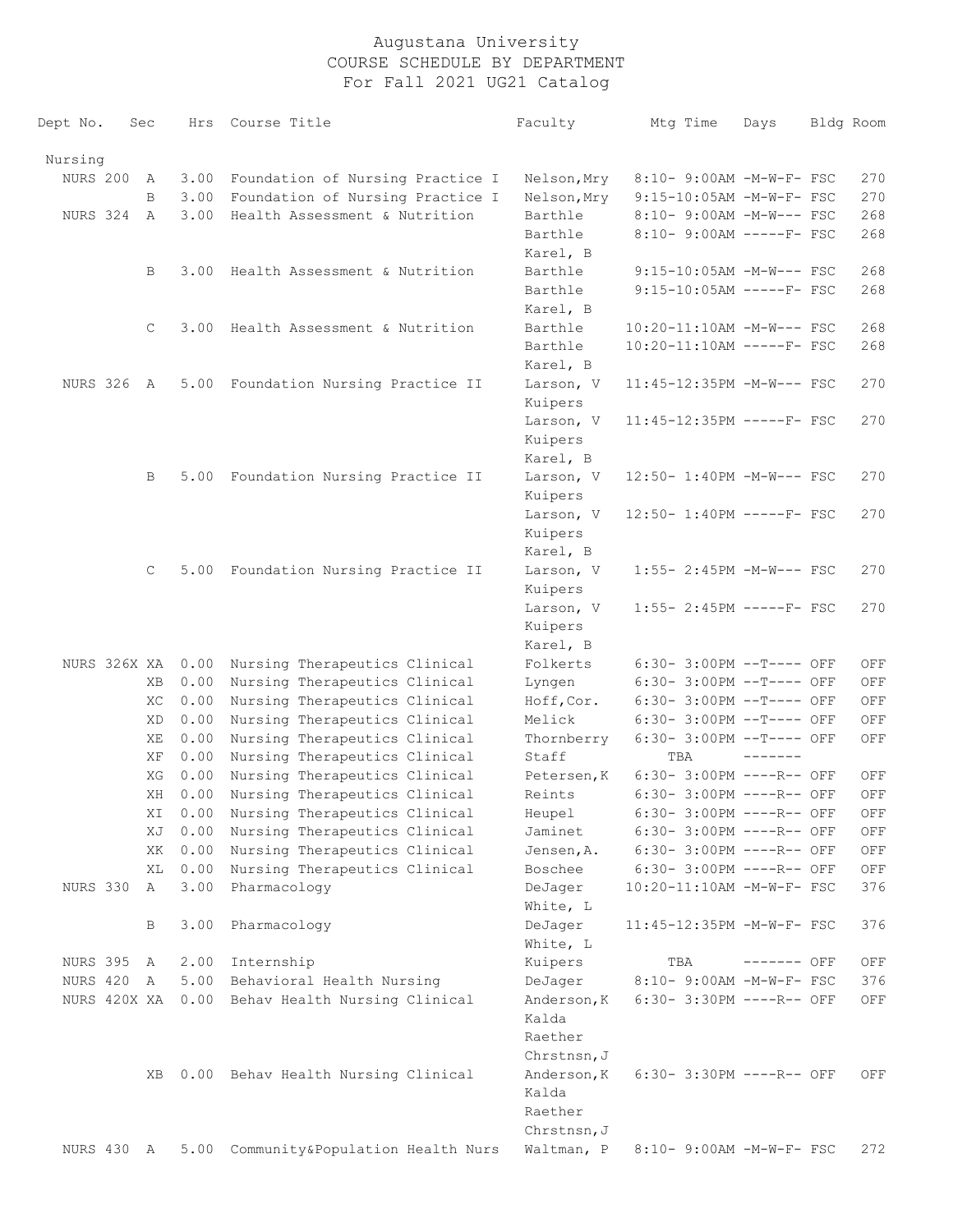| Dept No.           | Sec       | Hrs          | Course Title                                                 | Faculty                  | Mtg Time                                             | Days          | Bldg Room |            |
|--------------------|-----------|--------------|--------------------------------------------------------------|--------------------------|------------------------------------------------------|---------------|-----------|------------|
|                    |           |              |                                                              |                          |                                                      |               |           |            |
| NURS 430X XA       | B         | 5.00<br>0.00 | Community&Population Health Nurs                             | Waltman, P               | 9:15-10:05AM -M-W-F- FSC                             |               |           | 272        |
|                    |           | 0.00         | Comm Health Nursing Clinical                                 | Peters, M.<br>Waltman, P | 7:30- 4:00PM --T---- OFF                             |               |           | OFF        |
|                    | <b>XB</b> | 0.00         | Comm Health Nursing Clinical                                 | Gierach                  | 7:30- 4:00PM --T---- OFF<br>7:30- 4:00PM --T---- OFF |               |           | OFF        |
|                    | XC<br>XD  | 0.00         | Comm Health Nursing Clinical<br>Comm Health Nursing Clinical | Gronseth                 | 7:30- 4:00PM ----R-- OFF                             |               |           | OFF<br>OFF |
|                    | ΧE        | 0.00         | Comm Health Nursing Clinical                                 | Gronseth                 | 7:30- 4:00PM ----R-- OFF                             |               |           | OFF        |
|                    | ΧF        | 0.00         | Comm Health Nursing Clinical                                 | Gronseth                 | 7:30- 4:00PM ----R-- OFF                             |               |           | OFF        |
| NURS 441           | A         | 4.00         | Adult Health Nursing II                                      | Serfling                 | 11:45-12:35PM -M-W--- FSC                            |               |           | 272        |
|                    |           |              |                                                              | Serfling                 | 11:45-12:35PM -----F- FSC                            |               |           | 272        |
|                    |           |              |                                                              | Karel, B                 |                                                      |               |           |            |
|                    | B         | 4.00         | Adult Health Nursing II                                      | Serfling                 | 12:50- 1:40PM -M-W--- FSC                            |               |           | 272        |
|                    |           |              |                                                              | Serfling                 | 12:50- 1:40PM -----F- FSC                            |               |           | 272        |
|                    |           |              |                                                              | Karel, B                 |                                                      |               |           |            |
|                    | C         | 4.00         | Adult Health Nursing II                                      | Serfling                 | 1:55- 2:45PM -M-W--- FSC                             |               |           | 272        |
|                    |           |              |                                                              | Serfling                 | $1:55-2:45PM$ -----F- FSC                            |               |           | 272        |
|                    |           |              |                                                              | Karel, B                 |                                                      |               |           |            |
| NURS 441X XA       |           | 0.00         | Adult Health Nursing II Clinical                             | Keegan                   | 6:00- 4:00PM --T---- OFF                             |               |           | OFF        |
|                    | XB        | 0.00         | Adult Health Nursing II Clinical                             | Keeqan                   | 6:00- 4:00PM --T---- OFF                             |               |           | OFF        |
|                    | XC        | 0.00         | Adult Health Nursing II Clinical                             | Melick                   | 6:00- 4:00PM --T---- OFF                             |               |           | OFF        |
|                    | XD        | 0.00         | Adult Health Nursing II Clinical                             | Hoover                   | 6:00- 4:00PM --T---- OFF                             |               |           | OFF        |
|                    | ΧE        | 0.00         | Adult Health Nursing II Clinical                             | <b>Bullis</b>            | 6:00- 4:00PM --T---- OFF                             |               |           | OFF        |
|                    | ΧF        | 0.00         | Adult Health Nursing II Clinical                             | Luecke                   | 6:00- 4:00PM --T---- OFF                             |               |           | OFF        |
|                    | XG        | 0.00         | Adult Health Nursing II Clinical                             | Yeradi, H                | 6:00- 4:00PM ----R-- OFF                             |               |           | OFF        |
|                    | ΧH        | 0.00         | Adult Health Nursing II Clinical                             | Hewes                    | 6:00- 4:00PM ----R-- OFF                             |               |           | OFF        |
|                    | ΧI        | 0.00         | Adult Health Nursing II Clinical                             | Yeradi, H                | 6:00- 4:00PM ----R-- OFF                             |               |           | OFF        |
|                    | XJ        | 0.00         | Adult Health Nursing II Clinical                             | Aesoph                   | 6:00- 4:00PM ----R-- OFF                             |               |           | OFF        |
|                    | XK        | 0.00         | Adult Health Nursing II Clinical                             | Schulte, A               | 6:00- 4:00PM ----R-- OFF                             |               |           | OFF        |
|                    | XL        | 0.00         | Adult Health Nursing II Clinical                             | Aesoph                   | 6:00- 4:00PM ----R-- OFF                             |               |           | OFF        |
| NURS 450           | A         | 3.00         | Rsrch&EvdncBasedPractNurs(W)(SI)                             | Aukerman                 | 11:45-12:35PM -M-W-F- FSC                            |               |           | 373        |
|                    | B         | 3.00         | Rsrch&EvdncBasedPractNurs(W)(SI)                             | Aukerman                 | 12:50- 1:40PM -M-W-F- FSC                            |               |           | 373        |
|                    | C         | 3.00         | Rsrch&EvdncBasedPractNurs(W)(SI)                             | Gierach                  | 12:50- 1:40PM -M-W-F- HUM                            |               |           | 226        |
|                    | D         | 3.00         | Rsrch&EvdncBasedPractNurs(W)(SI)                             | Gierach                  | 1:55- 2:45PM -M-W-F- HUM                             |               |           | 226        |
| NURS 468           | Α         | 1.00         | NCLEX Review                                                 | Nelson, Mry              | 10:20-11:10AM -----F- FSC                            |               |           | 270        |
| NURS 495           | Α         | 3.00         | Internship                                                   | Nelson, Mry              | TBA                                                  | ------- OFF   |           | OFF        |
| Physical Education |           |              |                                                              |                          |                                                      |               |           |            |
| PE 095             | Α         | 1.00         | Intercollegiate Athletics                                    |                          |                                                      |               |           |            |
|                    |           |              | Baseball                                                     | Huber, T                 | TBA                                                  | ------- ELMN  |           |            |
|                    | B         | 1.00         | Basketball (Men)                                             | Schilling                | TBA                                                  | ------- ELMN  |           |            |
|                    |           |              |                                                              | Billeter                 |                                                      |               |           |            |
|                    | C         | 1.00         | Basketball (Women)                                           | Bourk                    | TBA                                                  | $------$ ELMN |           |            |
|                    | D         | 1.00         | Football                                                     | Olszewski                | TBA                                                  | $------$ ELMN |           |            |
|                    | E         | 1.00         | Golf                                                         | Miller, Kim              | TBA                                                  | $------$ ELMN |           |            |
|                    | F         | 1.00         | Soccer                                                       | Barkus, B                | TBA                                                  | $------$ ELMN |           |            |
|                    | G         | 1.00         | Softball                                                     | VanSchepen               | TBA                                                  | $------$ ELMN |           |            |
|                    | Н         | 1.00         | Swimming/Diving                                              | Micko                    | TBA                                                  | $------$ ELMN |           |            |
|                    | I.        | 1.00         | Tennis                                                       | Miller, Kim              | TBA                                                  | $------$ ELMN |           |            |
|                    | J         | 1.00         | Track / CrossCountry                                         | Hellman, T               | TBA                                                  | $------$ ELMN |           |            |
|                    | K         | 1.00         | Volleyball                                                   | Jacobs, Jen              | TBA                                                  | $------$ ELMN |           |            |
|                    | L         | 1.00         | Wrestling                                                    | Reitmeier                | TBA                                                  | $------$ ELMN |           |            |
|                    | М         | 1.00         | Acrobatics/Tumbling                                          | Miller, Kim              | TBA                                                  | $------$ ELMN |           |            |

 N 1.00 Cheerleading Miller,Kim TBA ------- ELMN O 1.00 Dance Miller,Kim TBA ------- ELMN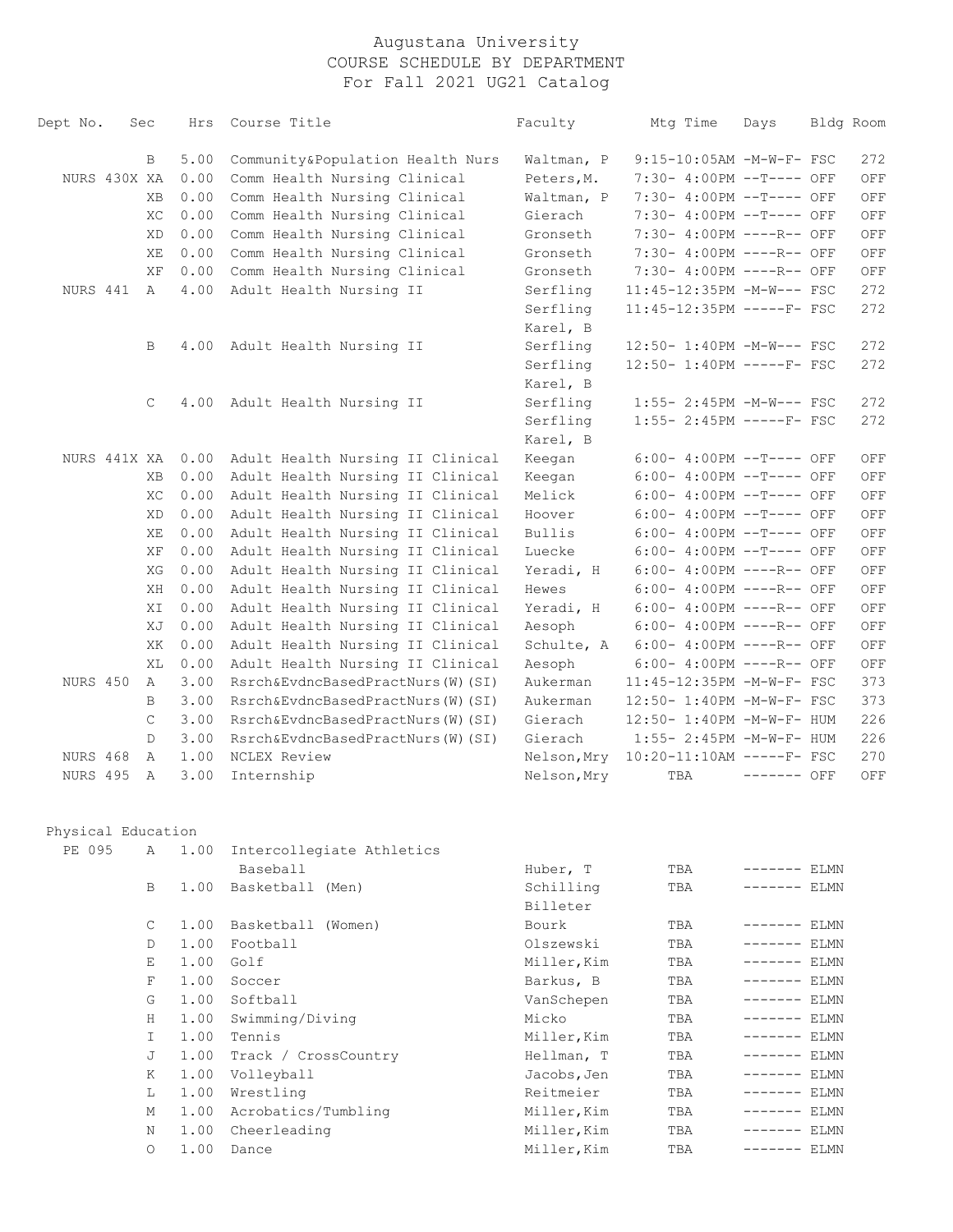| Dept No.    | Sec | Hrs           | Course Title                                     |              | Faculty                     | Mtq Time                                                           | Days         | Bldg Room  |
|-------------|-----|---------------|--------------------------------------------------|--------------|-----------------------------|--------------------------------------------------------------------|--------------|------------|
| PE 102      | Α   | 1.00          | Bicycling                                        | (WB1)        | Schrenk                     | 12:50- 2:30PM -M-W--- ELMN                                         |              | 105        |
| PE 118      | Α   | 1.00          | Tennis and Net Sports                            | (WB1)        | King, C                     | 1:00- 1:50PM --T-R-- ELMN                                          |              | 105        |
| PE 119      | Α   | 1.00          | Walking and Hiking                               | (WB1)        | Scholten, K                 | $1:00-2:40PM -T-R--ELMN$                                           |              | 105        |
|             | S   | 1.00          | Walking and Hiking                               | (WB1)        | Scholten, K                 | TBA                                                                | $------$ OFF | OFF        |
| PE 120      | Α   | 1.00          | Weight Training                                  | (WB1)        | Bourk                       | 8:10- 9:00AM -M-W--- ELMN                                          |              | 233        |
|             | B   | 1.00          | Weight Training                                  | (WB1)        | Bacoulis                    | 12:50- 1:40PM -M-W--- ELMN                                         |              | 233        |
| PE 129      | Α   | 1.00          | Self Defense                                     |              | Staff                       | TBA                                                                | -------      |            |
| PE 210      | Α   | 3.00          | Introduction to Sport Management                 |              | VanLaecken                  | 11:00-12:20PM --T-R-- FSC                                          |              | 113B       |
| PE 230      | Α   | 1.00          | First Aid & CPR                                  |              | $F \circ x$ , B<br>Gillette | 11:45-12:35PM -M-W-F- ELMN                                         |              | 230        |
|             | B   | 1.00          | First Aid & CPR                                  |              | $F \circ x$ , B<br>Gillette | 11:45-12:35PM -M-W-F- ELMN                                         |              | 230        |
| PE 234      | Α   | 2.00          | Theory of Coaching Softball                      |              | Thompson, K                 | $9:00-9:50AM --T-R--ELMN$                                          |              | 230        |
| PE 237      | Α   | 2.00          | Theory of Coaching Football                      |              | Sipple, M                   | 12:50- 1:40PM -MTWR-- ELMN                                         |              | 180        |
| PE 240      | Α   | 2.00          | Principles of Coaching                           |              | Binstock                    | 2:00- 2:50PM --T-R-- ELMN                                          |              | 230        |
| PE 266      | Α   | 3.00          | Methods for Teaching Elem PE                     |              | Kiesow                      | $6:30-9:30PM -T--- ELMN$                                           |              | 230        |
| PE 280      | Α   | 3.00          | Prevention & Care of Athl Injuri                 |              | Gerry, B                    | 11:40-12:25PM -M-W-F- ELMN                                         |              | 241        |
| PE 395      | Α   | 4.00          | Internship<br>Coaching                           |              | Barkley, S                  | TBA                                                                | ------- OFF  | OFF        |
|             | В   | 4.00          | Sport Management I                               |              | Jorgensen                   | TBA                                                                | $-----$ OFF  | OFF        |
| PE 495      | Α   | 4.00          | Internship                                       |              |                             |                                                                    |              |            |
|             |     |               | Sport Management II                              |              | Gardner, S                  | TBA                                                                | ------- OFF  | OFF        |
| Philosophy  |     |               |                                                  |              |                             |                                                                    |              |            |
| PHIL 110    | A   | 3.00          | How to Live Well                                 | (WB)(E)      | Vicens                      | $1:55 - 2:45PM - M - W - F - HUM$                                  |              | 202        |
| PHIL 210    | A   | 3.00          | Ethical Perspectives                             | $(RT)$ $(E)$ | Vicens                      | 11:45-12:35PM -M-W-F- HUM                                          |              | 202        |
| PHIL 220    | A   | 3.00          | Our Phil Heritage I                              | (WT)         | O'Hara, D                   | $8:10-9:00$ AM $-M-W-F-$ HUM                                       |              | 123        |
| PHIL 303    | A   | 3.00          | Environmental Philosophy (E)                     |              | O'Hara, D                   | 12:50- 1:40PM -M-W-F- HUM                                          |              | 202        |
| PHIL 395    | A   | 4.00          | Internship                                       |              | Staff                       | TBA                                                                | $------$ OFF | OFF        |
| PHIL 400    | A   | 3.00          | Senior Thesis                                    |              | O'Hara, D                   | TBA                                                                | $------$ OFF | OFF        |
| Physics     |     |               |                                                  |              |                             |                                                                    |              |            |
| PHYS 100P A |     |               | 4.00 Intro & Prin of Engineering (NS) Krueger, J |              |                             | TBA                                                                | ------- OFF  | OFF        |
|             |     |               | PHYS 190 A 4.00 Astronomy                        |              | (NS) Grau, N                | 8:30- 9:50AM --T-R-- FSC                                           |              | 376        |
|             |     |               |                                                  |              | Grau, N                     | $8:00-10:00PM$ --T---- FSC                                         |              | 353        |
|             | B   |               | 4.00 Astronomy                                   | (NS)         | Grau, N                     | 8:30- 9:50AM --T-R-- FSC                                           |              | 376        |
|             |     |               |                                                  |              | Grau, N                     | 8:00-10:00PM ----R-- FSC                                           |              | 353        |
|             |     |               | PHYS 201 A 4.00 Physics for Life Science I       | (NS)         | Engebretsn                  | Engebretsn 12:50- 1:40PM -M-W-F- FSC<br>$9:00-10:50AM$ --T---- FSC |              | 370<br>353 |
|             |     | Lecture & Lab |                                                  |              |                             |                                                                    |              |            |
|             | B   |               | 4.00 Physics for Life Science I                  | (NS)         | Engebretsn                  | 12:50- 1:40PM -M-W-F- FSC                                          |              | 370        |
|             |     |               |                                                  |              |                             | Engebretsn 11:00-12:50PM --T---- FSC                               |              | 353        |
|             |     |               |                                                  |              | Alton                       | 12:50- 1:40PM -M-W-F- FSC                                          |              | 376        |
|             |     |               | PHYS 221 A 4.00 General Physics I                | (NS)         | Alton                       | 10:30-12:20PM ----R-- FSC                                          |              |            |
|             |     | Lecture & Lab |                                                  |              |                             |                                                                    |              | 353        |
|             | B   |               | 4.00 General Physics I                           | (NS)         | Alton                       | 12:50- 1:40PM -M-W-F- FSC                                          |              | 376        |
|             |     |               |                                                  |              | Alton                       | $1:00-2:50PM$ ----R-- FSC                                          |              | 353        |
|             |     |               | PHYS 222 A 4.00 General Physics II               |              | Wells, E                    | $9:15-10:05AM$ -M-W-F- FSC                                         |              | 376        |
|             |     |               |                                                  |              | Wells, E                    | $8:00-9:50AM$ ----R-- FSC                                          |              | 353        |
|             |     | Lecture & Lab |                                                  |              |                             |                                                                    |              |            |
|             |     |               | PHYS 281 A 3.00 Intermediate Laboratory          |              | Alton                       | $1:00-5:00PM$ --T---- FSC                                          |              | 355        |
|             |     |               |                                                  |              | Alton                       | 2:00- 5:00PM ----R-- FSC                                           |              | 355        |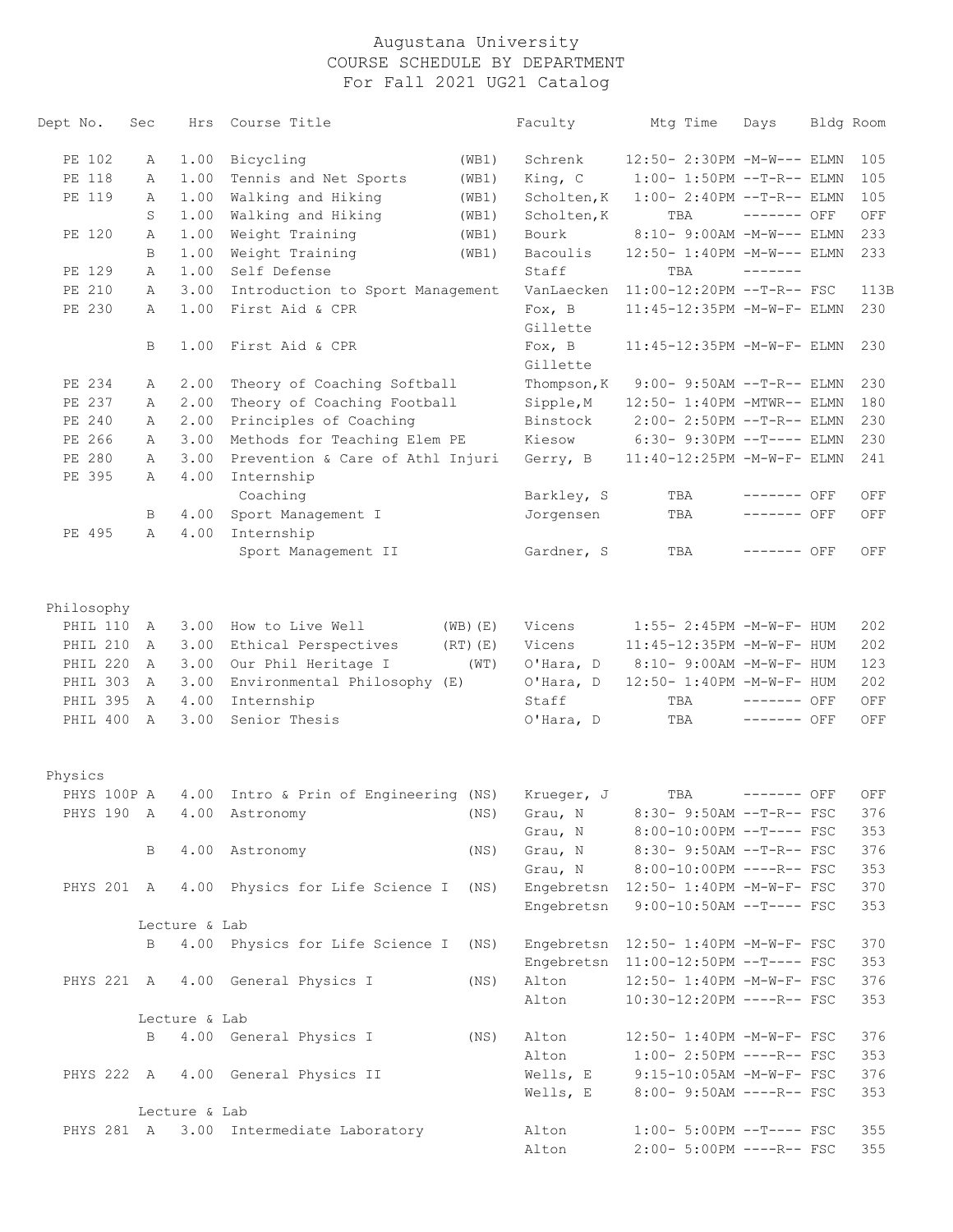| Dept No.                | Sec          | Hrs          | Course Title                             |      | Faculty                   | Mtg Time                                            | Days         | Bldg Room  |
|-------------------------|--------------|--------------|------------------------------------------|------|---------------------------|-----------------------------------------------------|--------------|------------|
|                         |              |              |                                          |      | Grau, N                   |                                                     |              |            |
|                         |              |              |                                          |      | Wells, E                  |                                                     |              |            |
| PHYS 321                | A            | 3.00         | Computational Physics                    |      | Alton                     | 9:15-10:05AM -M-W-F- FSC                            |              | 372        |
| PHYS 373                | A            | 3.00         | Quantum Mechanics                        |      | Wells, E                  | 1:55- 2:45PM -M-W-F- FSC                            |              | 371        |
|                         |              |              |                                          |      |                           |                                                     |              |            |
| Psychology              |              |              |                                          |      |                           |                                                     |              |            |
| <b>PSYC 115</b>         | A            | 3.00         | General Psychology                       | (SS) | Zell, A                   | 11:45-12:35PM -M-W-F- MC                            |              | 255        |
| PSYC 210                | B            | 3.00         | General Psychology                       | (SS) | Zell, A                   | 12:50- 1:40PM -M-W-F- MC                            |              | 255<br>101 |
|                         | Α            | 3.00         | Life-Span Human Development (WB)         |      | Howard, L                 | 1:55- 2:45PM -M-W-F- MC                             |              | 201        |
|                         | B<br>C       | 3.00<br>3.00 | Life-Span Human Development              | (WB) | Jeppsen                   | 11:00-12:20PM --T-R-- MC<br>$1:00-2:20PM --T-R--MC$ |              | 201        |
| <b>PSYC 232</b>         |              | 3.00         | Life-Span Human Development (WB)         |      | Jeppsen<br>Howard, L      | 8:10- 9:00AM -M-W-F- MC                             |              | 255        |
|                         | Α<br>B       | 3.00         | Abnormal Psychology                      |      | Howard, L                 | 9:15-10:05AM -M-W-F- MC                             |              | 255        |
| <b>PSYC 235</b>         | Α            | 4.00         | Abnormal Psychology                      |      |                           | 8:00- 9:50AM --T-R-- MC                             |              | 201        |
| PSYC 240                | Α            | 3.00         | Counseling & Psychotherapy               |      | Jeppsen                   | $1:00-2:20PM$ --T-R-- MC                            |              | 264        |
| <b>PSYC 270</b>         | Α            | 4.00         | Cognitive Psychology<br>Statistics       |      | Babcock, E                | 8:10- 9:00AM -M-W-F- FSC                            |              | 374        |
|                         | B            | 4.00         | Statistics                               |      | Rajapaksha<br>Sorenson, D | 12:50- 1:40PM -M-W-F- MC                            |              | 153        |
|                         | $\mathsf{C}$ | 4.00         | Statistics                               |      | Sorenson, D               | 1:55- 2:45PM -M-W-F- MC                             |              | 153        |
|                         | D            | 4.00         | Statistics                               |      | Rajapaksha                | 1:55- 2:45PM -M-W-F- FSC                            |              | 374        |
| PSYC 270L A             |              | 0.00         | PSYC 270: Lab                            |      | Staff                     | TBA                                                 | $------$ OFF | OFF        |
| <b>PSYC 355</b>         | Α            | 3.00         | Positive Psychology                      |      | Zell, A                   | 11:00-12:20PM --T-R-- MC                            |              | 257        |
| <b>PSYC 391</b>         | A            | 4.00         | Practicum                                |      | Jeppsen                   | TBA                                                 | ------- OFF  | OFF        |
| <b>PSYC 393</b>         | Α            | 3.00         | Directed Research I                      |      | Zell, A                   | TBA                                                 | ------- OFF  | OFF        |
| PSYC 400                | A            | 3.00         | Senior Seminar                           |      | Babcock, E                | 10:20-11:10AM -M-W-F- OFF                           |              | ONLN       |
|                         | B            | 3.00         | Senior Seminar                           |      | Babcock, E                | 11:45-12:35PM -M-W-F- MC                            |              | 157        |
| PSYC 498                | A            | 4.00         | Senior Research Project                  |      | Jeppsen                   | TBA                                                 | ------- OFF  | OFF        |
|                         |              |              |                                          |      |                           |                                                     |              |            |
| Religion                |              |              |                                          |      |                           |                                                     |              |            |
| RELI 110                | А            | 3.00         | Exploring Christian Faith                | (CT) | Pederson, A               | $8:30 - 9:50AM -T-R-- HUM$                          |              | 201        |
|                         | B            | 3.00         | Exploring Christian Faith                | (CT) | Heidgerken                | TBA                                                 | ------- OFF  | ONLN       |
|                         | C            | 3.00         | Exploring Christian Faith                | (CT) | Swanson, R                | 8:10- 9:00AM -M-W-F- HUM                            |              | 201        |
|                         | D            | 3.00         | Exploring Christian Faith                | (CT) | Swanson, R                | 9:15-10:05AM -M-W-F- HUM                            |              | 201        |
|                         | Е            | 3.00         | Exploring Christian Faith                | (CT) | Heidgerken                | TBA                                                 | $------$ OFF | ONLN       |
| RELI 210 A              |              | 3.00         | Ethical Perspectives<br>$(RT)$ $(E)$     |      | Vicens                    | 11:45-12:35PM -M-W-F- HUM                           |              | 202        |
| RELI 254 A              |              |              | 3.00 Theology, Medicine, Ethics (RT) (E) |      | Eidsness, L               | Pederson, A 11:00-12:20PM --T-R-- HUM               |              | 201        |
| RELI 320 A              |              | 3.00         | Sem in Biblical Studies                  | (W)  |                           | Swanson, R 10:20-11:10AM -M-W-F- HUM                |              | 227        |
| RELI 395                | A            | 3.00         | Internship                               |      | Swanson, R                | TBA                                                 | ------- OFF  | OFF        |
| RELI 397 A              |              | 3.00         | TOPICS:                                  |      |                           |                                                     |              |            |
|                         |              |              | Freedom and Protest                      |      | Swanstrom                 | McCollough 11:00-12:20PM --T-R-- HUM                |              | 302        |
|                         |              |              |                                          |      |                           |                                                     |              |            |
| Sociology<br>SOCI 110 A |              | 3.00         | Contemporary Society                     | (SS) | Vercel, K                 | $9:15-10:05AM$ -M-W-F- MC                           |              | 202        |
|                         | B            | 3.00         | Contemporary Society                     | (SS) | Vercel, K                 | 11:45-12:35PM -M-W-F- MC                            |              | 253        |
|                         | C            | 3.00         | Contemporary Society                     | (SS) | Ciaralli                  | 8:30- 9:50AM --T-R-- MC                             |              | 202        |
|                         | D            | 3.00         | Contemporary Society                     | (SS) | Feldmann                  | 6:00- 9:00PM --T---- OFF                            |              | ONLN       |
| SOCI 230                | A            | 3.00         | Medical Sociology                        |      | Ciaralli                  | 12:50- 1:40PM -M-W-F- MC                            |              | 257        |
|                         | B            | 3.00         | Medical Sociology                        |      | Ciaralli                  | 1:55- 2:45PM -M-W-F- MC                             |              | 257        |
| SOCI 312                | A            | 3.00         | Deviance and Social Control              |      | Feldmann                  | 6:00- 9:00PM ---W--- OFF                            |              | ONLN       |
| SOCI 320 A              |              | 3.00         | Native American Social Sys               | (NW) | Bunger                    | $6:00-9:00PM -M--- MC$                              |              | 202        |
|                         |              |              |                                          |      |                           |                                                     |              |            |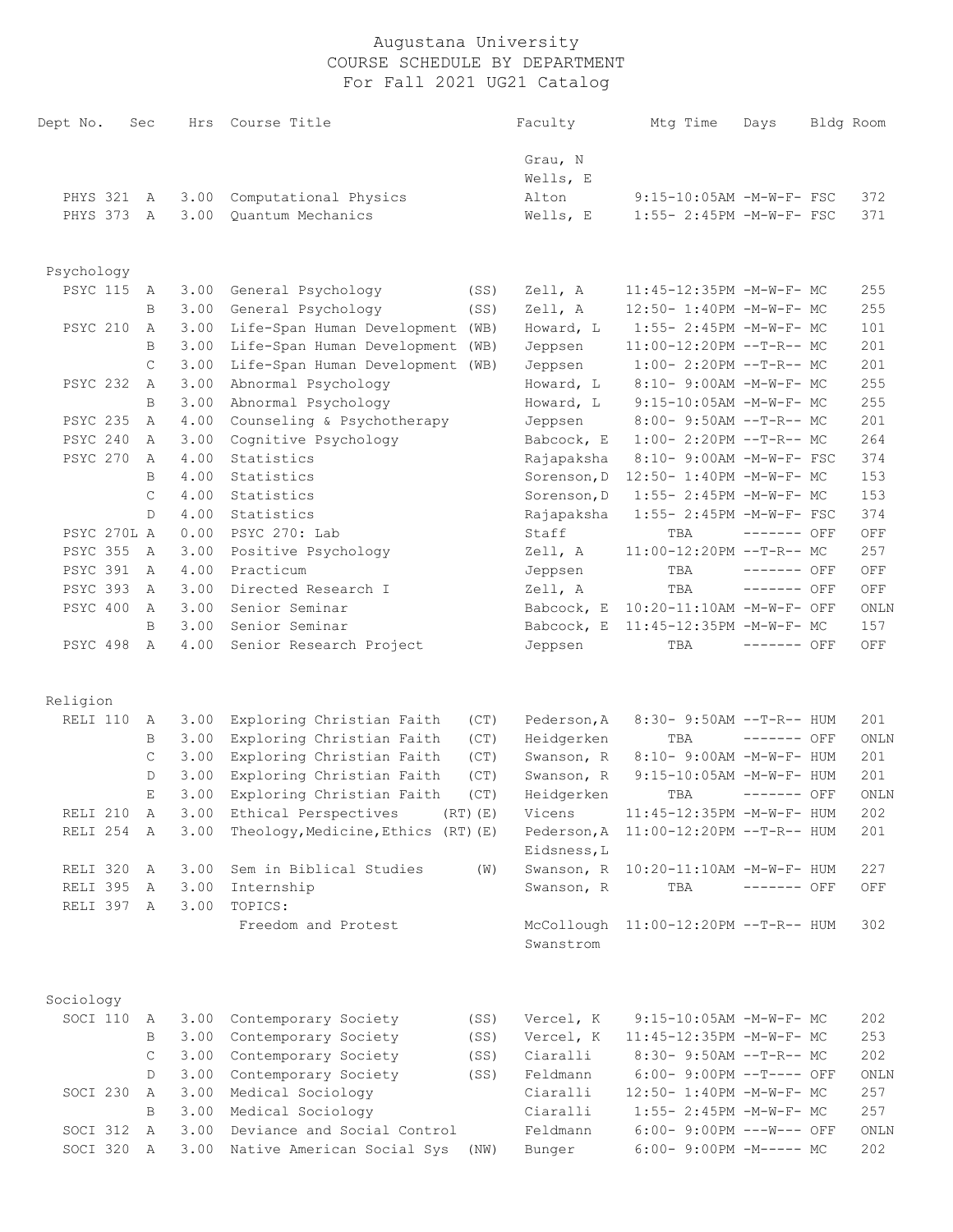| Dept No.          | Sec            | Hrs          | Course Title                                             |      | Faculty             | Mtg Time                                          | Days         | Bldg Room  |
|-------------------|----------------|--------------|----------------------------------------------------------|------|---------------------|---------------------------------------------------|--------------|------------|
| SOCI 360          | A              | 4.00         | Sociological Theory                                      |      | Swart, W            | $1:00-2:50PM -T-R--CWS$                           |              | 108        |
| SOCI 395          | Α              | 4.00         | Internship                                               |      | Swart, W            | TBA                                               | $------$ OFF | OFF        |
| SOCI 397 A        |                | 3.00         | TOPICS:                                                  |      |                     |                                                   |              |            |
|                   |                |              | Assessing Community                                      |      | Vercel, K           | $11:00-12:20PM$ --T-R-- MC                        |              | 102        |
| Spanish           |                |              |                                                          |      |                     |                                                   |              |            |
| SPAN 110          | A              | 3.00         | Intro to Spanish I                                       | (L1) | Cabrera             | 9:15-10:05AM -M-W-F- HUM                          |              | 325        |
|                   | $\mathbf B$    | 3.00         | Intro to Spanish I                                       | (L1) | Rueter              | 11:45-12:35PM -M-W-F- HUM                         |              | 325        |
|                   | $\mathsf{C}$   | 3.00         | Intro to Spanish I                                       | (L1) | Cabrera             | 11:00-12:20PM --T-R-- HUM                         |              | 325        |
| SPAN 210          | $\overline{A}$ | 4.00         | Intermediate Spanish I                                   |      | Patteson            | 11:45-12:35PM -M-WRF- HUM                         |              | 321        |
|                   | B              | 4.00         | Intermediate Spanish I                                   |      | Patteson            | 8:00- 9:50AM --T-R-- HUM                          |              | 321        |
| SPAN 250          | A              | 3.00         | Span for Hlth Care Professionals                         |      | Ogdie               | 10:20-11:10AM -M-W-F- HUM                         |              | 319        |
| SPAN 320          | $\mathbb{A}$   | 4.00         | Spanish Conv & Comp I                                    | (W)  | Cabrera             | 8:00- 9:50AM --T-R-- HUM                          |              | 302        |
| SPAN 362          | $\mathbb{A}$   | 3.00         | Hist of Lit of Latin America (LT)                        |      | Patteson            | $1:00-2:20PM -T-R--HUM$                           |              | 325        |
| SPAN 400          | A              | 1.00         | Honors Thesis                                            |      | Staff               | TBA                                               | $------$ OFF | OFF        |
|                   |                |              |                                                          |      |                     |                                                   |              |            |
| Special Education |                |              |                                                          |      |                     |                                                   |              |            |
| SPED 120          | A<br>B         | 3.00<br>3.00 | Intro to Special Education<br>Intro to Special Education |      | Hennard<br>Uhing, B | 11:00-12:20PM --T-R-- MC                          |              | 253<br>103 |
| SPED 236          | A              | 3.00         | Foundations of LD and CI                                 |      | Powers              | $1:00-2:20PM -T-R--MC$<br>9:15-10:05AM -M-W-F- MC |              | 253        |
| SPED 257          | A              | 3.00         | Foundations of ASD and EBD                               |      | Cook, Kathl         | 8:30- 9:50AM --T-R-- MC                           |              | 161        |
| SPED 312          | A              | 3.00         | Collaboration & Assessment                               |      | Cook, Kathl         | 11:00-12:20PM --T-R-- MC                          |              | 161        |
| SPED 336          | A              | 3.00         | Methods in LD and CI                                     |      | Powers              | 1:55- 2:45PM -M-W-F- MC                           |              | 157        |
| SPED 487 A 12.00  |                |              | Student Teach: Special Education                         |      | Fiala, R            | TBA                                               | $------$ OFF | OFF        |
|                   |                |              |                                                          |      |                     |                                                   |              |            |
| Theatre           |                |              |                                                          |      |                     |                                                   |              |            |
| THEA 095          | A              | 1.00         | Theatre Backstage Practicum                              |      | Casarella           | 7:00- 9:30PM --- W--- EMC                         |              | 207        |
| THEA 096          | Α              | 1.00         | Theatre Performance Practicum                            |      | Workman, D          | TBA                                               | $------$ EMC | 207        |
| THEA 097          | $\mathsf{A}$   | 1.00         | Theatre Perf Lead Role                                   |      | Workman, D          | TBA                                               | $------$ EMC | 207        |
| THEA 115          | A              | 3.00         | The Theatre Experience                                   | (A)  | Workman, D          | 7:00- 9:30PM ----R-- EMC                          |              | 207        |
| THEA 117          | A              | 3.00         | Acting I                                                 | (A)  | Ftzsmmn, J          | 11:00-12:20PM --T-R-- EMC                         |              | 207        |
| THEA 136          | A              | 3.00         | Stagecraft                                               |      | Casarella           | 8:30- 9:50AM --T-R-- EMC                          |              | 207        |
| THEA 225          | $\mathbb{A}$   | 3.00         | Directing I                                              | (W)  | Workman, D          | 11:00-12:20PM --T-R-- EMC                         |              | 203        |
| THEA 350          | $\mathsf{A}$   | 1.00         | Senior Seminar                                           |      | Workman, D          | TBA                                               | $------$ OFF | OFF        |

GRADUATE COURSES

| Accounting        |              |      |                                 |            |                               |              |     |
|-------------------|--------------|------|---------------------------------|------------|-------------------------------|--------------|-----|
| ACCT 605          | A            | 3.00 | Accounting Information Systems  | Entwistle  | $1:00-2:20PM --T-R--MC$       |              | 002 |
| ACCT 607          | A            | 3.00 | Managerial Decision Analysis    | Hybertson  | 12:50- 2:30PM -M-W-F- MC      |              | 103 |
| ACCT 648          | A            | 3.00 | Advanced Accounting             | Olson, A   | 8:10- 9:00AM -M-W-F- MC       |              | 101 |
| ACCT 695 A        |              | 3.00 | Accounting Internship           | Gardner, S | TBA                           | $------$ OFF | OFF |
|                   |              |      |                                 |            |                               |              |     |
|                   |              |      |                                 |            |                               |              |     |
| Athletic Training |              |      |                                 |            |                               |              |     |
| AT 500            | A            | 2.00 | Clin Exper in Sports Medicine I | Schoenherr | $8:00 - 8:50AM - M-W---$ ELMN |              | 232 |
| AT 550            | A            | 4.00 | Intro Injury Eval & Treatment   | Gerry, B   | $9:00-9:50AM - MTW-F-ELMN$    |              | 232 |
| AT 591            | A            | 3.00 | Clinical Experiences in AT I    | Schoenherr | 11:45-12:35PM -M-W-F- ELMN    |              | 232 |
| AT 615            | $\mathsf{A}$ | 2.00 | Administrative Topics in AT     | Day, $J$   | $11:00-12:40PM$ --T---- ELMN  |              | 232 |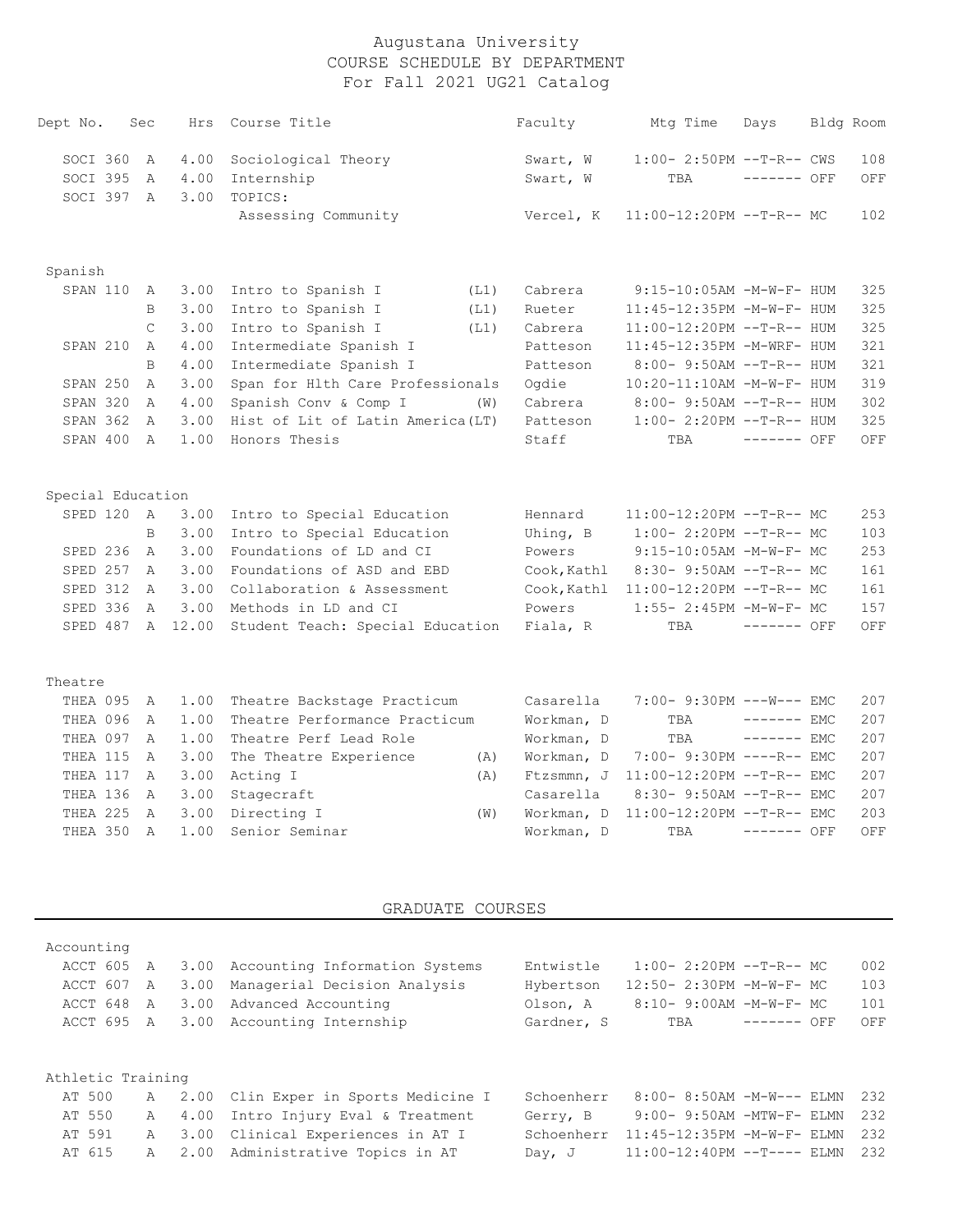| Dept No.                | Sec | Hrs  | Course Title                      | Faculty                 | Mtg Time                        | Days         | Bldg Room   |
|-------------------------|-----|------|-----------------------------------|-------------------------|---------------------------------|--------------|-------------|
| AT 620                  | Α   | 4.00 | Adv Procedures & Simulation AT    | Schoenherr              | $8:00-8:50AM$ --T-R-- ELMN      |              | 232         |
| AT 665                  | Α   | 2.00 | Medical Aspects of Sport          | Day, $J$                | 11:00-12:40PM ----R-- ELMN      |              | 232         |
| AT 670                  | А   | 1.00 | Athletic Training Research I      | Volansky, M<br>Day, $J$ | TBA                             | ------- OFF  | ONLN        |
| AT 672                  | А   | 3.00 | Athletic Training Research III    | Volansky, M<br>Day, J   | TBA                             | ------- OFF  | ONLN        |
| AT 695                  | Α   |      | 5.00 Clinical Immersion in AT     | Day, J                  | TBA                             | ------- OFF  | OFF         |
| Business Administration |     |      |                                   |                         |                                 |              |             |
| BSAD 531                | A   | 3.00 | Advanced Finance                  | Willard                 | $6:30-9:30PM --T---MC$          |              | 101         |
| BSAD 541                | A   | 3.00 | The Legal Environment of Sport    | Harris, J               | $6:30-9:30PM$ ----R-- MC        |              | 103         |
| BSAD 542                | A   | 3.00 | Advanced Project Management       | Goehring<br>Goehring    | $6:30-9:30PM$ ---W--- MC<br>TBA | $------$ OFF | 101<br>ONLN |
| BSAD 612                | A   | 3.00 | Managerial Marketing              | Willard                 | 12:50- 2:30PM -M-W-F- MC        |              | 103         |
| BSAD 640                | A   | 3.00 | Applied Strategic Management      | Powell                  | $6:30-9:30PM --T---MC$          |              | 103         |
| Computer Science        |     |      |                                   |                         |                                 |              |             |
| COSC 505 A              |     | 3.00 | Adv Mgmt Information Systems      | Entwistle               | 10:20-11:30AM -M-W--- MC        |              | 002         |
| COSC 515 A              |     | 3.00 | Advanced Data Analytics           | Leach                   | $6:30-9:30PM$ ---W--- FSC       |              | 372         |
| Economics               |     |      |                                   |                         |                                 |              |             |
| ECON 610                | A   |      | 3.00 Managing in a Global Economy | Loginov                 | $1:00-2:20PM -T-R--MC$          |              | 102         |
| Education               |     |      |                                   |                         |                                 |              |             |
| EDUC 600                | А   | 3.00 | Intro to Graduate Research        | Heitritter              | TBA                             | ------- OFF  | OFF         |
|                         | B   | 3.00 | Intro to Graduate Research        | Syed, D                 | TBA                             | ------- OFF  | OFF         |
|                         | C   | 3.00 | Intro to Graduate Research        | Uhing, B                | TBA                             | ------- OFF  | OFF         |
| EDUC 601                | A   | 3.00 | History/Philosophy of Education   | VanBockern              | TBA                             | ------- OFF  | OFF         |
|                         | B   | 3.00 | History/Philosophy of Education   | VanBockern              | TBA                             | ------- OFF  | OFF         |
|                         | C   | 3.00 | History/Philosophy of Education   | Manning                 | TBA                             | ------- OFF  | OFF         |
| EDUC 607                | A   | 3.00 | Foundations & Princ of Curriculm  | Andrews, SE             | TBA                             | ------- OFF  | OFF         |
|                         | В   | 3.00 | Foundations & Princ of Curriculm  | Amolins                 | TBA                             | ------- OFF  | OFF         |
| EDUC 610                | Α   | 3.00 | Issues in Education               | Fiala, R                | TBA                             | ------- OFF  | OFF         |
|                         | B   | 3.00 | Issues in Education               | Powers                  | TBA                             | ------- OFF  | OFF         |
| EDUC 611                | Α   | 3.00 | Differentiation and Diversity     | D'Souza                 | TBA                             | $------$ OFF | OFF         |
|                         | B   | 3.00 | Differentiation and Diversity     | Sengsouvan              | TBA                             | ------- OFF  | OFF         |
| EDUC 615                | Α   | 3.00 | Technology in Education           | Sun, L                  | TBA                             | ------- OFF  | OFF         |
|                         | B   | 3.00 | Technology in Education           | Walder                  | TBA                             | ------- OFF  | OFF         |
| EDUC 6930 A             |     | 1.00 | Exploring Restorative Practices   | OEA                     | TBA                             | ------- OFF  | OFF         |
| EDUC 695                | Α   | 3.00 | Research Synthesis Project        | Syed, D                 | TBA                             | ------- OFF  | OFF         |
|                         | В   | 3.00 | Research Synthesis Project        | Waring, S               | TBA                             | ------- OFF  | OFF         |
|                         | C   | 3.00 | Research Synthesis Project        | Waring, S               | TBA                             | ------- OFF  | OFF         |
|                         | D   | 3.00 | Research Synthesis Project        | Griese, A               | TBA                             | ------- OFF  | OFF         |
|                         | Е   | 3.00 | Research Synthesis Project        | Griese, A               | TBA                             | ------- OFF  | OFF         |
|                         | F   | 3.00 | Research Synthesis Project        | Sengsouvan              | TBA                             | ------- OFF  | OFF         |
|                         | G   | 3.00 | Research Synthesis Project        | Klawonn, S              | TBA                             | ------- OFF  | OFF         |
| EDUC 6XX                | Α   | 0.00 | Admitted to Education Program     | Staff                   | TBA                             | ------- OFF  | OFF         |
| EDUC 7420 A             |     | 1.00 | Learner                           | OEA                     | TBA                             | ------- OFF  | OFF         |
| SPED 6XX                | A   | 0.00 | Admitted to Education Program     | Staff                   | TBA                             | ------- OFF  | OFF         |